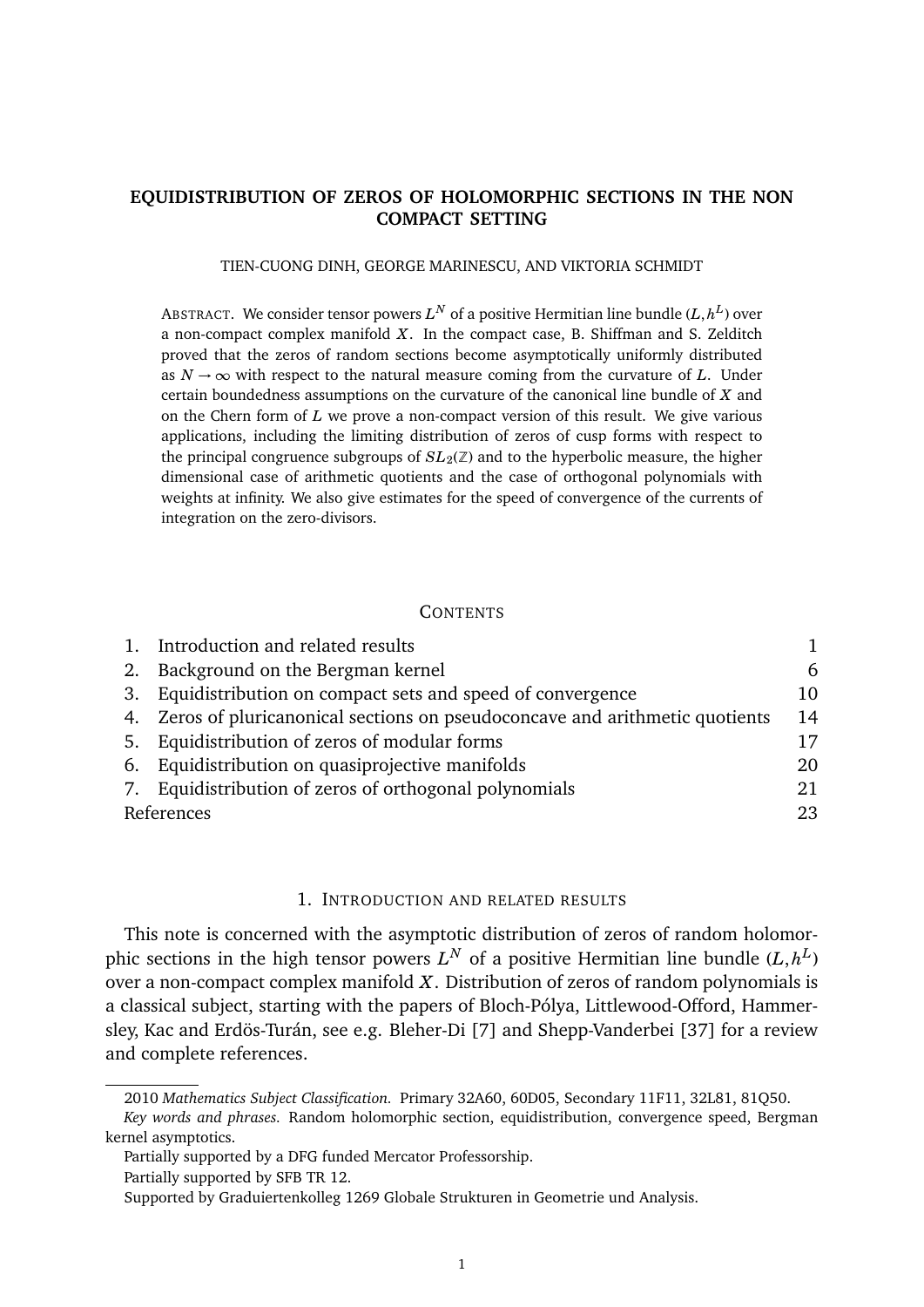Shiffman and Zelditch [38] obtained a far-reaching generalization by proving that the zeros of random sections of powers  $L^N$  of a positive line bundle  $L$  over a projective manifold become asymptotically uniformly distributed as  $N \rightarrow \infty$  with respect to the natural measure coming from *L*. In a long series of papers these authors further considered the correlations between zeros and their variance (see e.g. [8, 39]). Berman [5] generalized some of these results in the context of pseudoconcave domains.

Ideas from complex dynamics were also applied in this field. Notably, a new method to study the distribution of zeros was introduced by Sibony and the first-named author [16] using the formalism of meromorphic transforms. They also gave bounds for the convergence speed in the compact case, improving on the ones in [38]. Other methods due to Fornæss-Sibony [18] found application in the study of the distribution of zeros of quantum ergodic eigenfunctions [38].

There is an interesting connection between equidistribution of zeros and Quantum Unique Ergodicity related to a conjecture of Rudnik and Sarnak [35] about the behaviour of high energy Laplace eigenfunctions on a Riemannian manifold. By replacing Laplace eigenfunctions with modular forms one is lead to study of the equidistribution of zeros of Hecke modular forms. This was done by Rudnick [34], Holowinsky and Soundararajan [22] and generalized by Marshall [26] and Nelson [31].

Another area where random polynomials and holomorphic sections play a role is statistical physics. Holomorphic random sections provide a model for quantum chaos and the distribution of their zeros was intensively studied by physicists e.g. [7, 10, 21, 32, 40].

The proof of the equidistribution in [16, 38] involves the asymptotic expansion of the Bergman kernel. In [24, 25] we obtained the asymptotic expansion of the L<sup>2</sup>-Bergman kernel for positive line bundles over complete Hermitian manifolds under some natural curvature conditions (1.4) (see Remarks 1.3, 2.6). In this paper we regain the asymptotic equidistribution of random zeros of holomorphic *L* 2 -sections under the curvature assumption (1.4) and a growth condition (1.5) on the spaces of holomorphic  $L^2$ -sections of  $L^N$ .

Let us consider an *n*-dimensional complex Hermitian manifold (*X*, *J*,Θ), where *J* is the complex structure and Θ a positive (1,1)-form. The manifold (*X*, *J*,Θ) is called Kähler if  $d\Theta = 0$ . To  $\Theta$  we associate a *J*-invariant Riemannian metric  $g^{TX}$  given by  $g^{TX}(u,v) = 0$  $\Theta(u, Jv)$  for all  $u, v \in T_xX, x \in X$ .

We consider further a Hermitian holomorphic line bundle  $(L, h^L)$  on  $X$ . The curvature form of *L* is denoted by  $R^L$ . We denote by  $L^N := L^{\otimes N}$  the *N*-th tensor power of *L*. The Hermitian metrics  $\Theta$  and  $h^L$  provide an  $L^2$  Hermitian inner product on the space of sections of  $L^N$  and we can introduce the space of holomorphic  $L^2$ -sections  $H^0_{(2)}(X,L^N),$ cf. (2.3).

For a section  $s \in H_{(2)}^{0}(X, L^N)$  we denote by Div( $s$ ) the divisor defined by  $s$ ; then Div( $s$ ) can be written as a locally finite linear combination  $\sum c_i V_i$ , where  $V_i$  are irreducible analytic hypersurfaces and  $c_i \in \mathbb{Z}$  are the multiplicities of *s* along the  $V_i$ 's.

Recall here the notion of current: let  $\Omega_0^{p,q}$  $\binom{p,q}{0}(X)$  denote the space of smooth compactly supported (*p*,*q*)-forms on *X*, and we let  $\Omega^{p,q}(X) = \Omega_0^{n-p,n-q}$  $\binom{n-p, n-q}{0}$  *(X)'* denote the space of  $(p,q)$ -currents on *X*;  $(T, \varphi) = T(\varphi)$  denotes the pairing of  $T \in \Omega^{p,q}(X)$  and  $\varphi \in \Omega_0^{n-p,n-q}$  $_{0}^{n-p,n-q}(X).$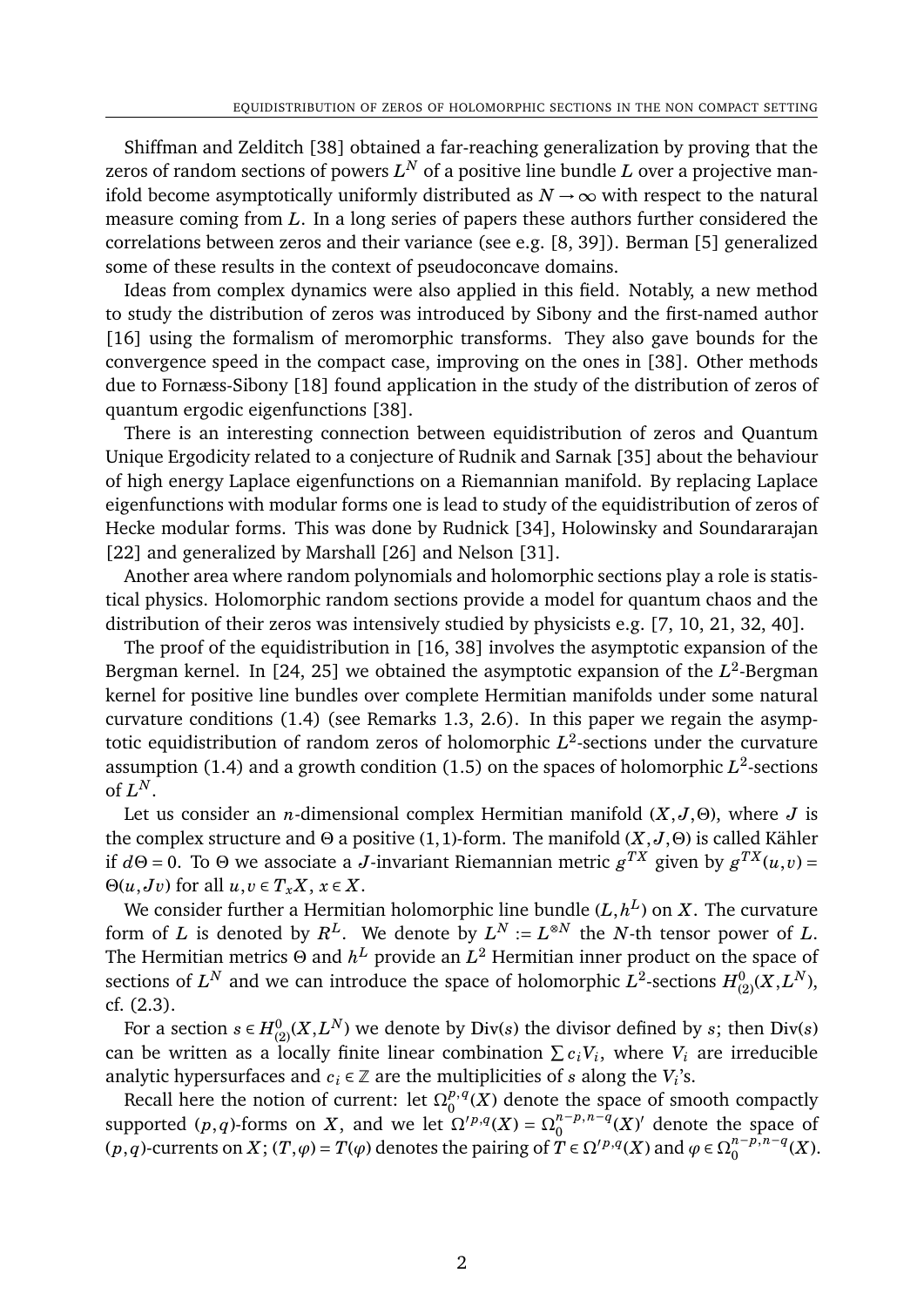We denote by [Div(*s*)] the current of integration on Div(*s*). If Div(*s*) =  $\sum c_i V_i$  then

$$
\left(\left[\text{Div}(s)\right],\varphi\right):=\sum_{i}c_i\int_{V_i}\varphi\,,\quad \varphi\in\Omega^{n-1,n-1}_0(X)\,,
$$

where the integrals are well-defined by a theorem of Lelong (cf. [15, III-2.6], [20, p. 32]).

Assume that the spaces  $H^0_{(2)}(X,L^N)$  have finite dimension  $d_N$  for all  $N.$  We endow  $H^0_{(2)}(X,L^N)$  with the natural  $L^2$ -metric (cf. (2.2)) and this induces a Fubini-Study metric  $\omega_{\rm FS}$  on the projective space  $\mathbb{P}H_{(2)}^{0}(X,L^{N}).$  The volume form  $\omega_{\rm FS}^{d_{N}-1}$  defines by normalization a probability measure  $\sigma_{\rm FS}$  on  $\mathbb{P} H_{(2)}^{0}(X,L^{N}).$  We consider the probability space

(1.1) 
$$
(\Omega, \mu) = \prod_{N=1}^{\infty} (\mathbb{P}H_{(2)}^{0}(X, L^{N}), \sigma_{\text{FS}}).
$$

Note that for two elements  $s, s' \in H_{(2)}^{0}(X, L^{N})$  which are in the same equivalence class in  $\mathbb{P}H_{(2)}^{0}(X,L^{N})$  we have  $\text{Div}(s) = \text{Div}(s'),$  so  $\text{Div}$  is well defined on  $\mathbb{P}H_{(2)}^{0}(X,L^{N}).$ 

**Definition 1.1.** We say that the zero-divisors of generic random sequences  $(s_N)$  with  $s_N \in \mathbb P H_{(2)}^{0}(X,L^{N})$  are equidistributed with respect to a Hermitian metric  $\omega$  on  $X,$  if for *µ*-almost all sequences  $(s_N)$  ∈  $\prod_{N=1}^{\infty}$   $\mathbb{P}H_{(2)}^{0}(X, L^N)$  we have

(1.2) 
$$
\frac{1}{N}[\text{Div}(s_N)] \to \omega, \quad N \to \infty,
$$

in the sense of currents, that is, for any test  $(n-1, n-1)$ -form  $\varphi \in \Omega_0^{n-1,n-1}$  $\binom{n-1}{0}$  (*X*) there holds

(1.3) 
$$
\lim_{N \to \infty} \left( \frac{1}{N} \left[ \text{Div}(s_N) \right], \varphi \right) = \int_X \omega \wedge \varphi.
$$

Our first result is a generalization to non-compact manifolds of a seminal result of Shiffman-Zelditch [38, Th. 1.1].

Let  $K_X$  denote the canonical bundle of  $X$ , i.e.,  $K_X = \Lambda^{n,0} T^*X$ . If  $\Theta$  is a Hermitian metric on *X* we consider the induced metric on  $K_X$  with curvature  $R^{K_X}$ . If  $\Theta$  is Kähler, then  $\overline{-1}R^{K_X}$  = − Ric $_\Theta$ , where Ric $_\Theta$  is the Ricci curvature of the Riemannian metric associated to  $\Theta$  (cf. (4.1)-(4.2)).

**Theorem 1.2.** *Let* (*X*,Θ) *be an n-dimensional complete Hermitian manifold. Let* (*L*,*h L* ) *be a Hermitian holomorphic line bundle over X. Assume that there exist constants ε* > 0*, C* > 0 *such that*

(1.4) 
$$
\sqrt{-1}R^{L} > \varepsilon \Theta, \quad \sqrt{-1}R^{K_X} < C\Theta, \quad |\partial \Theta|_{g^{TX}} < C.
$$

Furthermore, assume that for all  $N$  we have  $\dim\!^0_{(2)}\!(X,\!L^N)\!<\!\infty$  and

(1.5) 
$$
\dim H^0_{(2)}(X,L^N) = O(N^n), \quad N \longrightarrow \infty.
$$

*Then the zero-divisors of generic random sequences*  $(s_N)$  $\in \prod_{N=1}^{\infty} \mathbb{P} H_{(2)}^{0}(X,L^N)$  *are equidistributed with respect to*  $\frac{\sqrt{-1}}{2\pi}$  $\frac{\sqrt{-1}}{2\pi}R^L$ .

**Remark 1.3.** Note that (1.4) are the natural hypotheses to apply Hörmander's *L* <sup>2</sup> *∂* method (with singular weights) in order to produce  $L^2$  holomorphic sections of  $L^N$  which separate points and give local coordinates.

In this paper the existence of sections appears in the guise of the asymptotic expansion of the Bergman kernel of  $L^N$  (cf. [25], [24, Th. 6.1.1], see Theorem 2.1); this follows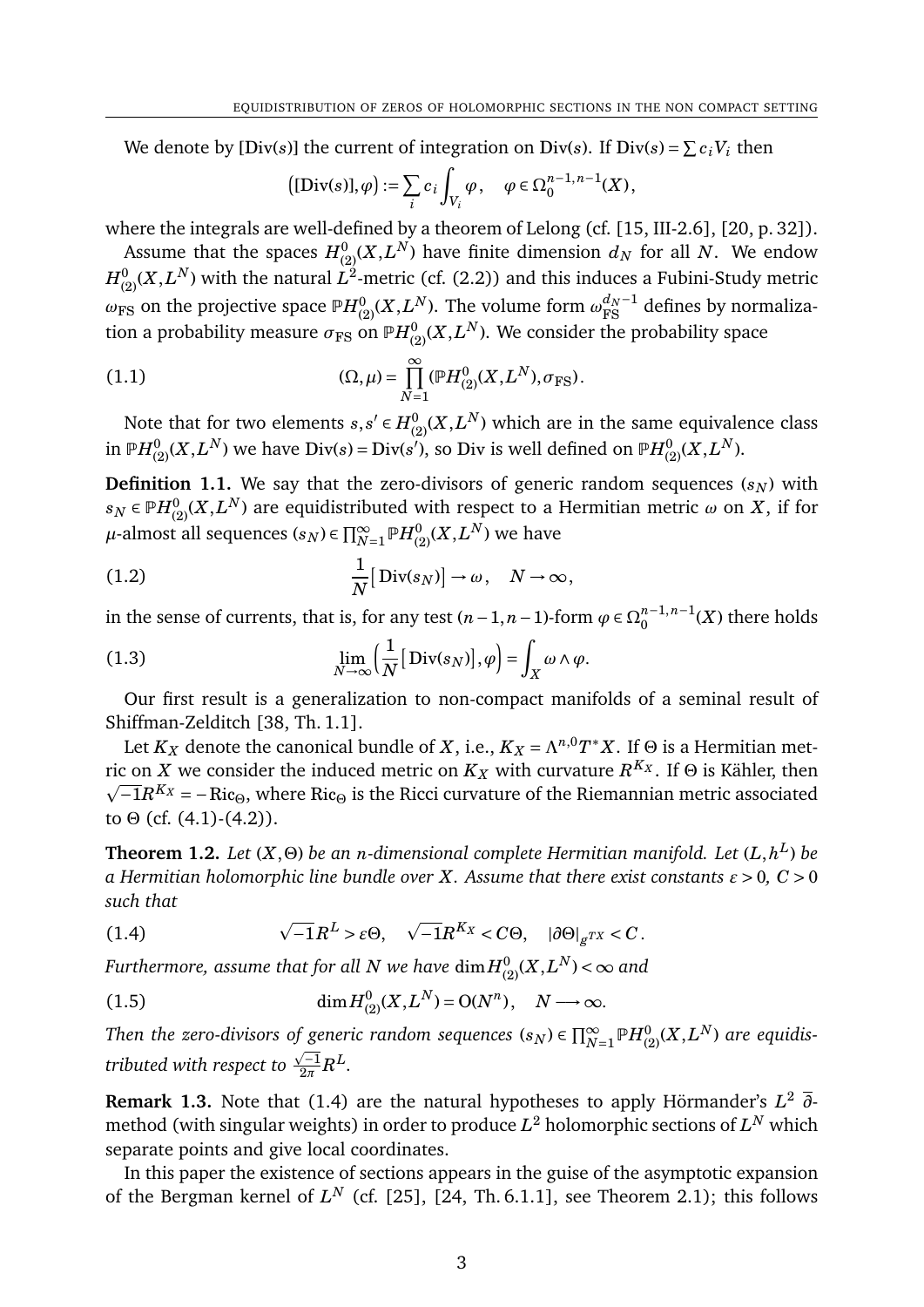from the spectral gap of the Kodaira-Laplacian on  $L^N,$  which is in turn a consequence of (1.4) via the Bochner-Kodaira-Nakano formula

Assumption (1.5) says that the growth of the dimension of the spaces of holomorphic sections is the same as on a compact or more generally a pseudoconcave manifold (see Sections 4-7).

More details about the hypotheses (1.4) and other variants (for *n*-forms or for  $L = K_X$ ) are discussed in Remarks 2.6, 3.6. For the moment let us just observe that if  $(X, \Theta)$  is Kähler, then  $\partial \Theta = 0$ , so the condition on  $\partial \Theta$  in (1.4) is trivially satisfied.

**Remark 1.4.** Note that on a compact manifold equipped with a positive line bundle one p can always realize condition (1.4) by choosing  $\Theta = \frac{\sqrt{-1}}{2\pi}$  $\frac{\sqrt{-1}}{2\pi}R^L.$  This is not always possible in general; if *X* is non-compact, the metric associated to  $\Theta = \frac{\sqrt{-1}}{2\pi}$  $\frac{\sqrt{-1}}{2\pi}R^L$  might be non-complete. generar, if *x* is non-compact, the metric associated to  $\Theta = \frac{1}{2\pi}R$  imight be non-complete.<br>The existence of a complete metric  $\Theta$  with  $\sqrt{-1}R^L > \varepsilon \Theta$  is equivalent to saying that −1*R <sup>L</sup>* defines a complete Kähler metric.

Another interesting fact is that by changing Θ we change the *L* 2 -product (2.2) on the spaces of sections of  $L^N$ . However, as long as (1.4) holds, the  $L^2$ -holomorphic sections are equidistributed with respect to  $\frac{\sqrt{-1}}{2\pi}$  $\frac{\sqrt{-1}}{2\pi}R^L.$ 

Theorem 1.2 is a consequence of the following equidistribution result on relatively compact open sets. We also address here the problem of the convergence speed of the p currents [ $\frac{1}{N}$ Div( $s_N$ )] towards  $\frac{\sqrt{-1}}{2\pi}$  $\frac{2-1}{2\pi}R^L.$  For a compact manifold  $X$  the estimates of the convergence speed from Theorem 1.5 were obtained in [16] and we will adapt the method of [16] in the present context.

**Theorem 1.5.** Let  $(X, \Theta)$  and  $(L, h^L)$  be as in Theorem 1.2. Then for any relatively compact *open subset U* of *X* there exist a constant  $c = c(U) > 0$  and an integer  $N(U)$  with the following *property. For any real sequence*  $(\lambda_N)$  *with*  $\lim_{N\to\infty}$  $(\lambda_N/\log N) = \infty$  *and for any*  $N \ge N(U)$  $t$ here exists a set  $E_N$   $\subset$   $\mathbb{P} H_{(2)}^{0}(X, L^N)$  such that:

- $\sigma_{\text{FS}}(E_N) \le c N^{2n} e^{-\lambda_N/c}$ ,
- (b) *For any*  $s \in \mathbb{P} H_{(2)}^{0}(X, L^{N}) \setminus E_{N}$  *we have the following estimate*

(1.6) 
$$
\left|\left(\frac{1}{N}\left[\text{Div}(s)\right] - \frac{\sqrt{-1}}{2\pi}R^L, \varphi\right)\right| \leq \frac{\lambda_N}{N} \|\varphi\|_{\mathscr{C}^2}, \quad \varphi \in \Omega_0^{n-1, n-1}(U).
$$

*In particular, for a generic sequence* ( $s_N$ )  $\in \prod_{N=1}^\infty \mathbb{P} H_{(2)}^{0}(X,L^N)$  *the estimate* (1.6) *holds for*  $s = s_N$  *and N large enough.* 

By choosing  $(\lambda_N)$  such that  $\lim_{N\to\infty} (\lambda_N/N) = 0$  we obtain that zero-divisors of generic random sequences  $(s_N) \in \prod_{N=1}^\infty \mathbb{P} H_{(2)}^{0}(X,L^N)$  are equidistributed with respect to  $\frac{\sqrt{-1}}{2\pi}$  $\frac{\sqrt{-1}}{2\pi}R^L$ on *U*. From this observation, Theorem 1.2 follows immediately.

The sequence  $(E_N)_{N\geq N(U)}$  in Theorem 1.5 depends on the choice of the sequence  $(\lambda_N)$ . Thus, we can use different choices for  $(\lambda_N)$  depending of our purpose: if we want a better estimate on  $E_N$ , the speed of equidistribution will be worse; if we want a better convergence speed, we have to allow larger sets  $E_N$ . For example, we can take  $\lambda_N =$  $(\log N)^{1+\beta}$ ,  $0 < \beta \ll 1$ . Then  $(\lambda_N/N)$  in (1.6) converges very fast to 0. Note that in [38, p. 671] it is observed that in the compact case the convergence speed is bounded above by  $N^{\varepsilon-\frac{1}{2}}$ , for any  $\varepsilon > 0$ .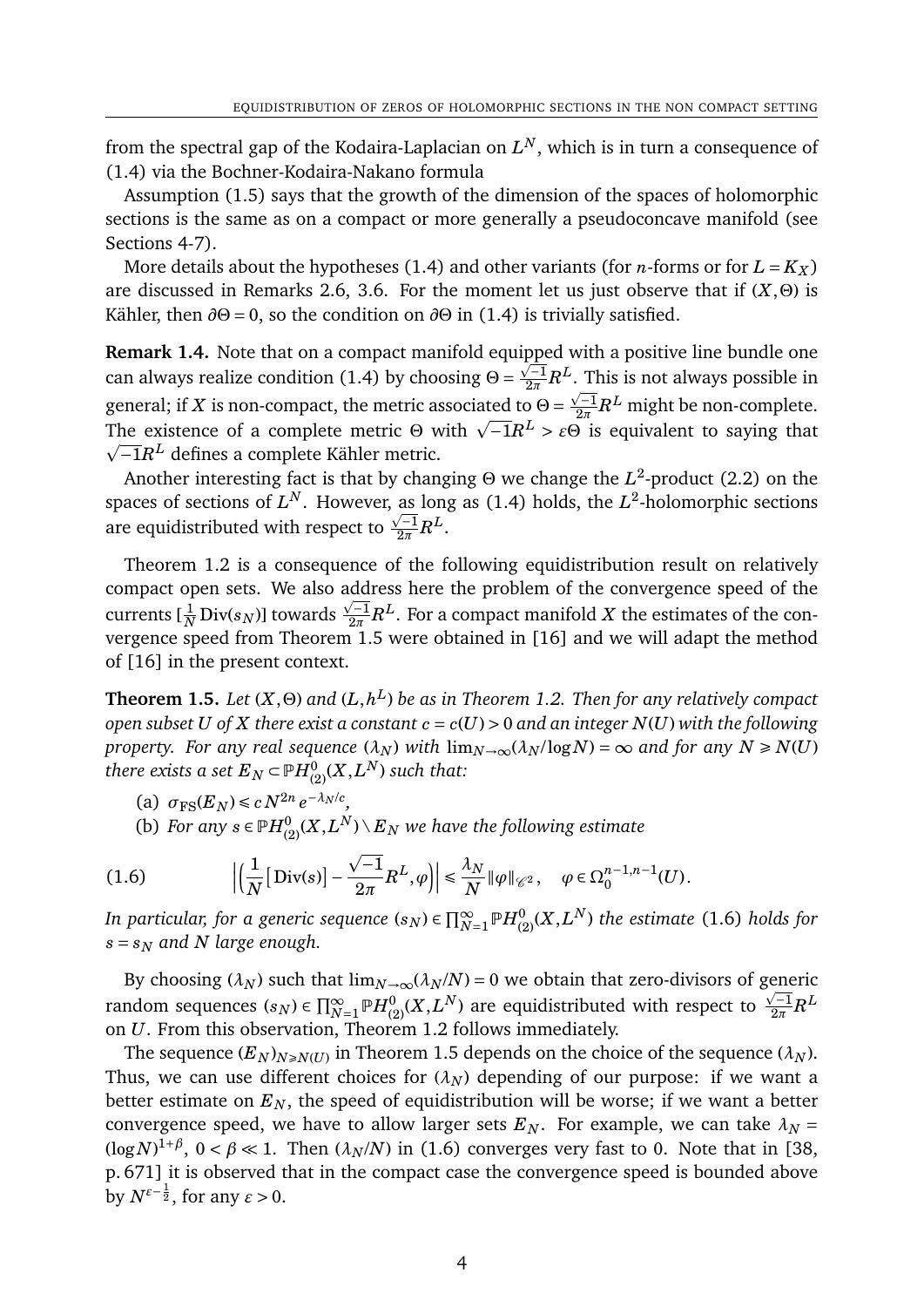Let *X* be an *n*-dimensional,  $n \ge 2$ , irreducible quotient of a bounded symmetric domain *D* by a torsion-free arithmetic group  $\Gamma \subset \text{Aut}(D)$ . We call such manifolds arithmetic quotients. The Bergman metric  $\omega_D^{\mathscr{B}}$  on  $D$  (cf. (4.3)) descends to a Hermitian metric on *X* , called Bergman metric on *X* and denoted by  $\omega_X^{\mathscr{B}}$  . This metric induces a volume form on  $X$  and a Hermitian metric on  $K_X$  and thus an  $L^2$  Hermitian inner product on the sections of  $K_{\rm\scriptscriptstyle X}^N$ *X* .

Corollary 1.6. *Let X be an n-dimensional, n*  $\geq$  2, arithmetic quotient. *Let*  $H^0_{(2)}(X,K_X^N)$ *X* ) *be* the space of holomorphic sections of  $K_{X}^N$  $^N_X$  which are square-integrable with respect to the  $L^2$ *Hermitian inner product induced by the Bergman metric. Then the zero-divisors of generic*  $r$ andom sequences ( $s_N$ )  $\in \prod_{N=1}^\infty \mathbb{P} H_{(2)}^{0}(X, K_X^N)$ *X* ) *are equidistributed with respect to the Bergman metric* <sup>1</sup> 2*π ω* B *X on X. Moreover, we have an estimate of the convergence speed on compact sets as in Theorem 1.5.*

Theorem 1.2 has the following application to the equidistribution of zeros of modular forms.

**Corollary 1.7.** *Let* Γ ⊂ *SL*2(Z) *be a subgroup of finite index that acts freely on the hyperbolic plane* H. *Consider the spaces of cusp forms*  $\mathcal{S}_{2N}(\Gamma)$  *as Gaussian probability spaces with the measure induced by the Petersson inner product. Then for almost all random sequences*  $(f_{2N})$ in the product space  $\prod_{N=1}^{\infty}\mathscr{S}_{2N}(\Gamma)$  the associated sequence of zeros becomes asymptotically *uniformly distributed, i.e. for piecewise smooth open sets U contained in one fundamental domain we have*

$$
\lim_{N \to \infty} \frac{1}{N} \sharp \Big\{ z \in U; f_{2N}(z) = 0 \Big\} = \frac{1}{2\pi} \operatorname{Vol}(U),
$$

*where* Vol *denotes the hyperbolic volume. Moreover, we have an estimate of the convergence speed on compact sets as in Theorem 1.5.*

This result concerns *typical* sequences of cusp forms. If one considers Hecke modular forms, by a result of Rudnick [34] and its generalization by Marshall [26], the zeros of *all* sequences of Hecke modular forms are equidistributed. The method used in [26, 34] follows the seminal paper of Nonnenmacher-Voros [32] and consists in showing the equidistribution of masses of Hecke forms. Rudnick [34] invoked for this epurpose the Generalized Riemann Hypothesis and this hypothesis was later removed by Holowinsky and Soundararajan [22]. Marshall [26] extended their methods to the higher-dimensional setting. Nelson [31] removed later some of the hypotheses in [26]. Cogdell-Luo [14] proved the mass-equidistribution for Hecke eigenforms on the Siegel modular varieties.

The lay-out of this paper is as follows. In Section 2, we collect the necessary ingredients about the asymptotic expansion of Bergman kernel. In Section 3, we prove the main results, Theorems 1.2 and 1.5, about the equidistribution on compact sets together with the estimate of the convergence speed. In the next sections we give applications of our main result in several geometric contexts and prove equidistribution: for sections of the pluricanonical bundles over pseudoconcave manifolds and arithmetic quotients in dimension greater than two (Section 4), for modular forms over Riemann surfaces (Section 5), for sections of positive line bundles over quasi-projective manifolds (Section 6) and finally for polynomials over C endowed with the Poincaré metric at infinity (Section 7).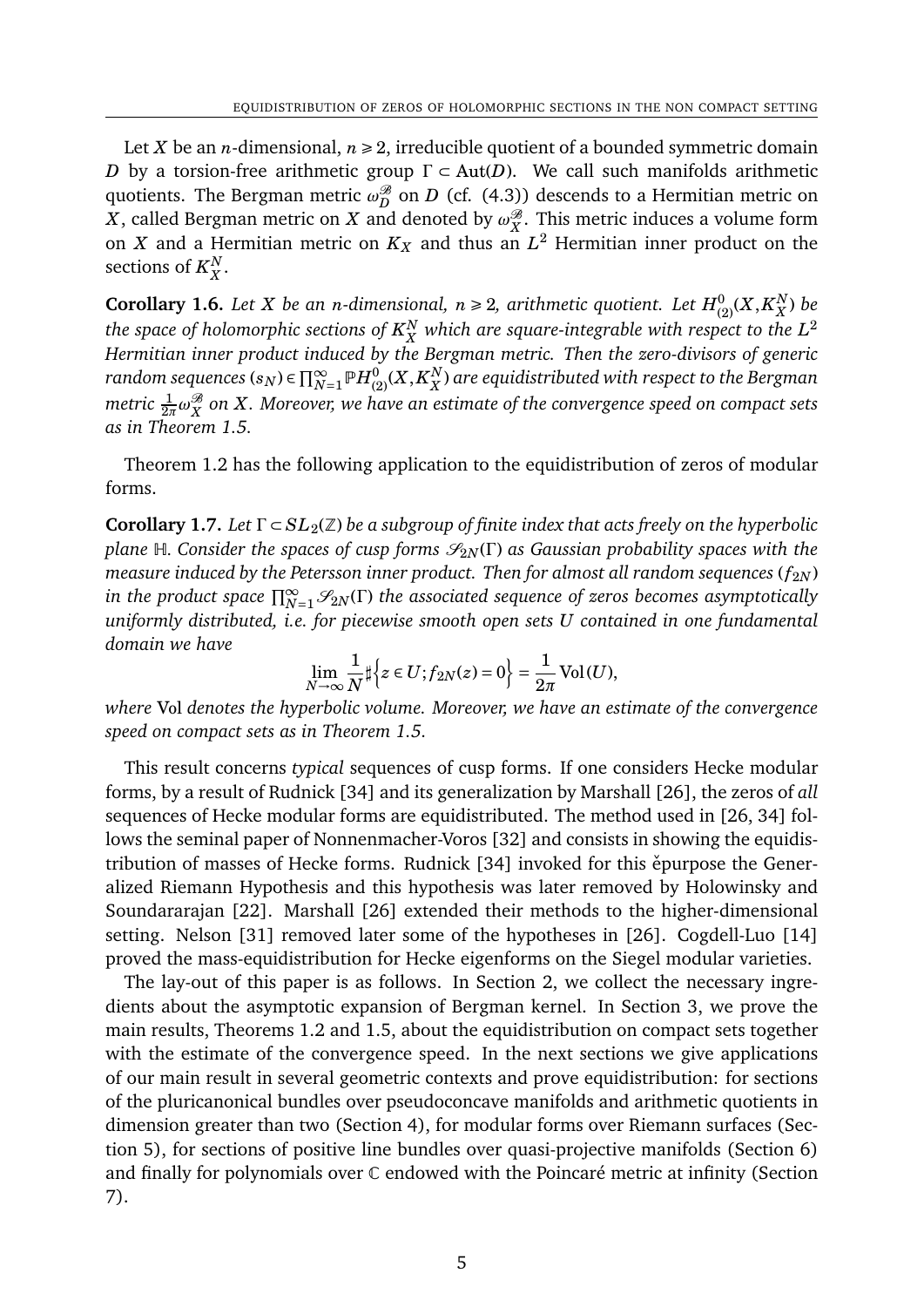### 2. BACKGROUND ON THE BERGMAN KERNEL

Let  $(X, J, \Theta)$  be a complex Hermitian manifold of dimension *n*, where *J* is the complex structure and Θ is the (1, 1)-form associated to a Riemannian metric  $g^{TX}$  compatible with *J*, i.e.

(2.1) 
$$
\Theta(u,v) = g^{TX}(Ju,v), g^{TX}(Ju,Jv) = g^{TX}(u,v), \text{ for all } u,v \in T_xX, x \in X.
$$

The volume form of the metric  $g^{TX}$  is given by  $dv_X = \Theta^n/n!$ . The Hermitian manifold  $(X, J, \Theta)$  is called complete if  $g^{TX}$  is a complete Riemannian metric.

Let  $(E, h^E)$  be a Hermitian holomorphic line bundle. For  $v, w \in E_x, \ x \in X,$  we denote by  $\langle v, w \rangle_E$  the inner product given by  $h^E$  and by  $|v|_E = \langle v, v \rangle_E^{1/2}$  $E^{\text{1/2}}$  the induced norm. The  $L^2$ –Hermitian product on the space  $\mathscr{C}_0^\infty$  $\int_0^\infty (X,E)$  of compactly supported smooth sections of *E*, is given by

(2.2) 
$$
(s_1, s_2) = \int_X \langle s_1(x), s_2(x) \rangle_E dv_X(x).
$$

We denote by  $L^2(X,E)$  the completion of  $\mathscr{C}_0^\infty$  $\int_0^\infty$ (*X,E*) with respect to (2.2). Consider further the space of holomorphic  $L^2$ -sections of  $E$ :

(2.3) 
$$
H_{(2)}^{0}(X,E) := \left\{ s \in L^{2}(X,E) : \overline{\partial}^{E} s = 0 \right\}.
$$

Here the condition *∂ E s* = 0 is taken in the sense of distributions. Elementary continuity properties of differential operators on distributions show that  $H^0_{(2)}(X,E)$  is a closed subspace of  $L^2(X,E).$  Moreover, the hypoellipticity of  $\overline{\partial}^E$  implies that elements of  $H^0_{(2)}(X,E)$ are smooth and indeed holomorphic.

For a Hermitian holomorphic line bundle  $(E,h^E)$  we denote by  $R^E$  its curvature, which is a (1,1)-form on  $X$ . Given the Riemannian  $g^{TX}$  metric on  $X$  associated to  $\Theta$  as in (2.1), we can identify  $R^E$  to a Hermitian matrix  $\dot{R}^E$   $\in$   $\rm{End}(\it{T}^{(1,0)}\it{X})$  such that for  $u,v$   $\in$   $\it{T}^{(1,0)}_x\times$   $\it{X}$ 

$$
R^{E}(u,\overline{v}) = \langle \dot{R}^{E}(u),v \rangle.
$$

There exists an orthonormal basis of  $(T^{(1,0)}_xX,g^{TX})$  such that  $\dot{R}^E = \text{diag}(\alpha_1,\ldots,\alpha_n).$  The real numbers  $\alpha_1, \ldots, \alpha_n$  are called the eigenvalues of  $R^E$  with respect to  $\Theta$  at  $x \in X.$  We denote

$$
\det(\dot{R}^E) = \prod_{k=1}^n \alpha_k.
$$

For a holomorphic section *s* in a holomorphic line bundle, let Div(*s*) be the zero divisor of *s* and we denote by the same symbol Div(*s*) the current of integration on Div(*s*). We denote by *K<sup>X</sup>* the canonical line bundle over *X*.

Let  $(L, h^L)$   $\rightarrow$   $X$  be a Hermitian holomorphic vector bundle. As usual, we will write  $L^N$ instead of *L* <sup>⊗</sup>*<sup>N</sup>* for the *N*−th tensor power of *L* and omit the ⊗ − symbol in all similar expressions. On  $L^N$  we consider the induced Hermitian metric  $h^{L^N} = (h^L)^{\otimes N}$ . With respect to this metrics we define as in  $(2.2)$  an  $L^2$ -Hermitian product on the spaces  $\mathscr{C}_0^\infty$  $\int_0^\infty (X,L^N).$  Denote by  $H^0_{(2)}(X,L^N)$  the subspace of holomorphic  $L^2$ -sections as in (2.3). The Bergman kernel  $P_N(x, y)$  is the Schwartz kernel of the orthogonal projection

$$
P_N: L^2(X, L^N) \to H^0_{(2)}(X, L^N).
$$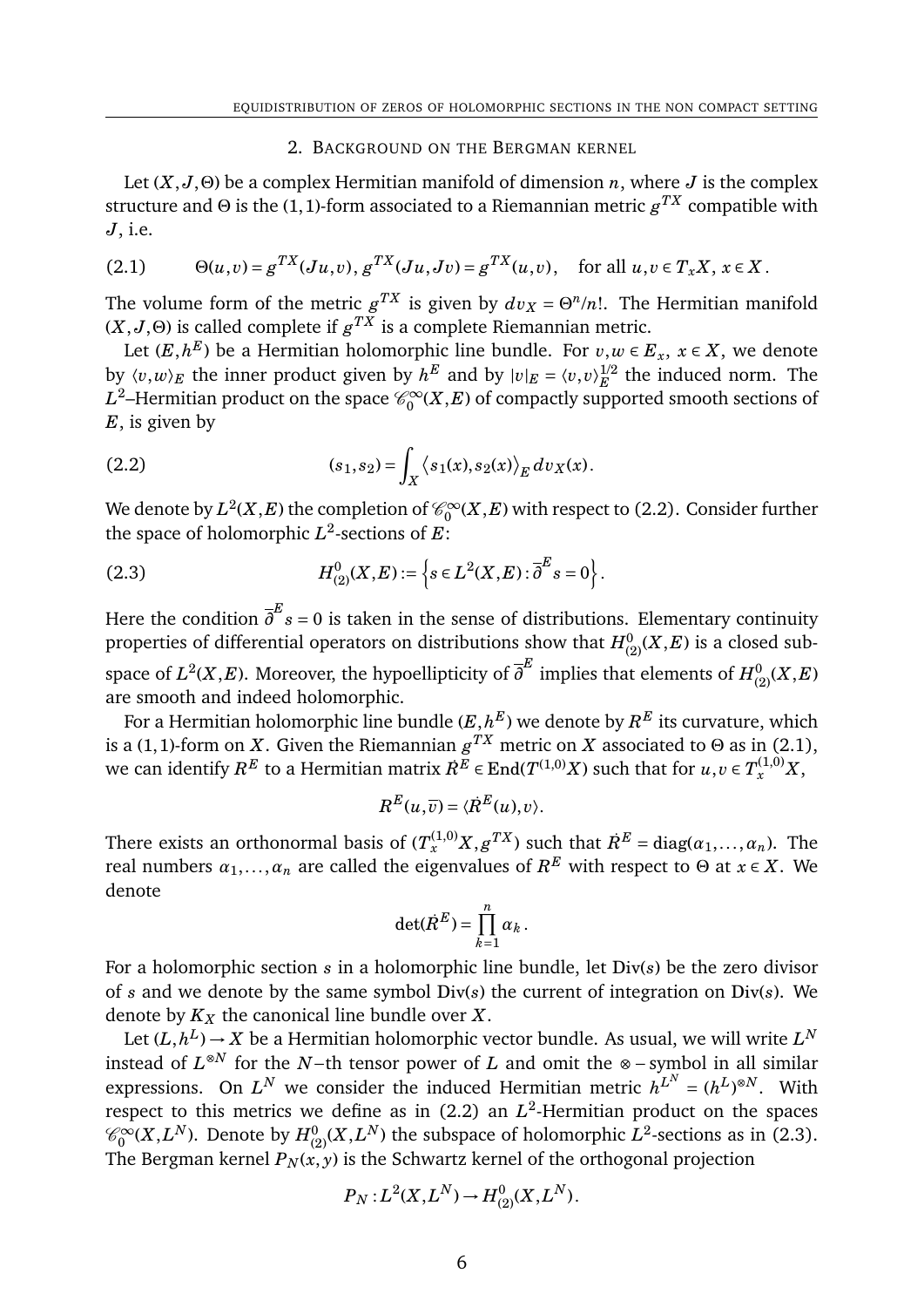If  $H_{(2)}^{0}(X,L^{N})$  = 0, we have of course  $P_{N}(x,x)$  = 0 for all  $x\in X.$  If  $H_{(2)}^{0}(X,L^{N})\neq 0,$  consider an orthonormal basis  $(S_i^N)$  $\binom{N}{j}$  $_{j=1}^{d_{N}}$  of  $H_{(2)}^{0}(X, L^{N})$  (where  $1 \leqslant d_{N} \leqslant \infty$ ). Then

(2.4) 
$$
P_N(x,x) = \sum_{j=1}^{d_N} |S_j^N(x)|_{L^N}^2 \text{ in } \mathcal{C}_{loc}^{\infty}(X).
$$

The following proposition is a special case of [24, Th. 6.1.1]. The proof is based on the existence of the spectral gap (2.17) and the analytic localization techniques of Bismut-Lebeau [6]. The case when *X* is compact is due to Catlin [12] and Zelditch [45].

**Theorem 2.1.** *Let* (*X*,Θ) *be an n-dimensional complete Hermitian manifold. Let* (*L*,*h L* ) *be a Hermitian holomorphic line bundle over X. Assume that there exist constants ε* > 0*, C* > 0  $s$ uch that (1.4) is fulfilled. Then there exist coefficients  $\bm{b}_r \in \mathscr{C}^\infty(X)$ , for  $r \in \mathbb{N}$ , such that the *following asymptotic expansion*

(2.5) 
$$
P_N(x,x) = \sum_{r=0}^{\infty} b_r(x) N^{n-r}
$$

 $h$ olds in any  $\mathscr{C}^\ell$ -topology on compact sets of  $X$ . Moreover,  $b_0 = \det \bigl(\frac{R^L}{2\pi}\bigr)$ 2*π* ´ *.*

To be more precise, the asymptotic expansion (2.5) means that for any compact set *K* ⊂ *X* and any  $k, l \in \mathbb{N}$  there exists a constant  $C_{k, l, K} > 0$ , such that for any  $N \in \mathbb{N}$ ,

(2.6) 
$$
\left| P_N(x,x) - \sum_{r=0}^k b_r(x) N^{n-r} \right|_{\mathscr{C}^{\ell}(K)} \leq C_{k,\ell,K} N^{n-k-1}.
$$

Let

(2.7) 
$$
Bs_N := \{x \in X : s(x) = 0 \text{ for all } s \in H^0_{(2)}(X, L^N)\}
$$

be the base locus of  $H_{(2)}^{0}(X,L^{N}),$  which is an analytic set. Assume now as in Theorem  $1.2\,$ that for all *N* we have

$$
d_N := \dim H^0_{(2)}(X, L^N) < \infty.
$$

The Kodaira map is the holomorphic map

(2.8) 
$$
\Phi_N: X \setminus Bs_N \to \mathbb{P}H^0_{(2)}(X,L^N)^*,
$$

$$
x \longmapsto \{s \in H^0_{(2)}(X,L^N): s(x) = 0\}.
$$

In this definition we identify the projective space  $\mathbb{P}H_{(2)}^{0}(X,L^{N})^{\ast}$  of lines in  $H_{(2)}^{0}(X,L^{N})^{\ast}$ to the Grassmannian manifold of hyperplanes in  $H^0_{(2)}(X,L^N).$  To be precise, for a section  $s \in H_{(2)}^{0}(X,L^{N})$  and a local holomorphic frame  $e_{L}:U \rightarrow L$  of  $L,$  there exists a holomorphic function  $f \in \mathcal{O}(U)$  such that  $s = fe_L^{\otimes N}$ . We denote  $f$  by  $s/e_L^{\otimes N}$ <sup>⊗*N*</sup>. To *x* ∈ *X* and a choice of local holomorphic frame  $e_L$  of  $L$ , we assign the element  $s \mapsto (s/e_L^{\otimes N})$  $L^{8N}(x)$  in  $H^0_{(2)}(X,L^N)^*$ . If  $x \notin Bs_N$ , this defines a line in  $H^0_{(2)}(X,L^N)^*$  which is by definition  $\Phi_N(x)$ . By a choice of basis  $\{S_i^N\}$  $_{i}^{N}\}$  of  $H_{(2)}^{0}(X,L^{N})$  it is easy to see that  $\Phi_{N}$  is holomorphic and has the coordinate representation

$$
x \mapsto [(S_0^N/e_L^{\otimes N})(x), \dots, (S_{d_N}^N/e_L^{\otimes N})(x)].
$$

As a consequence of the asymptotic expansion (2.5) of the Bergman kernel we obtain: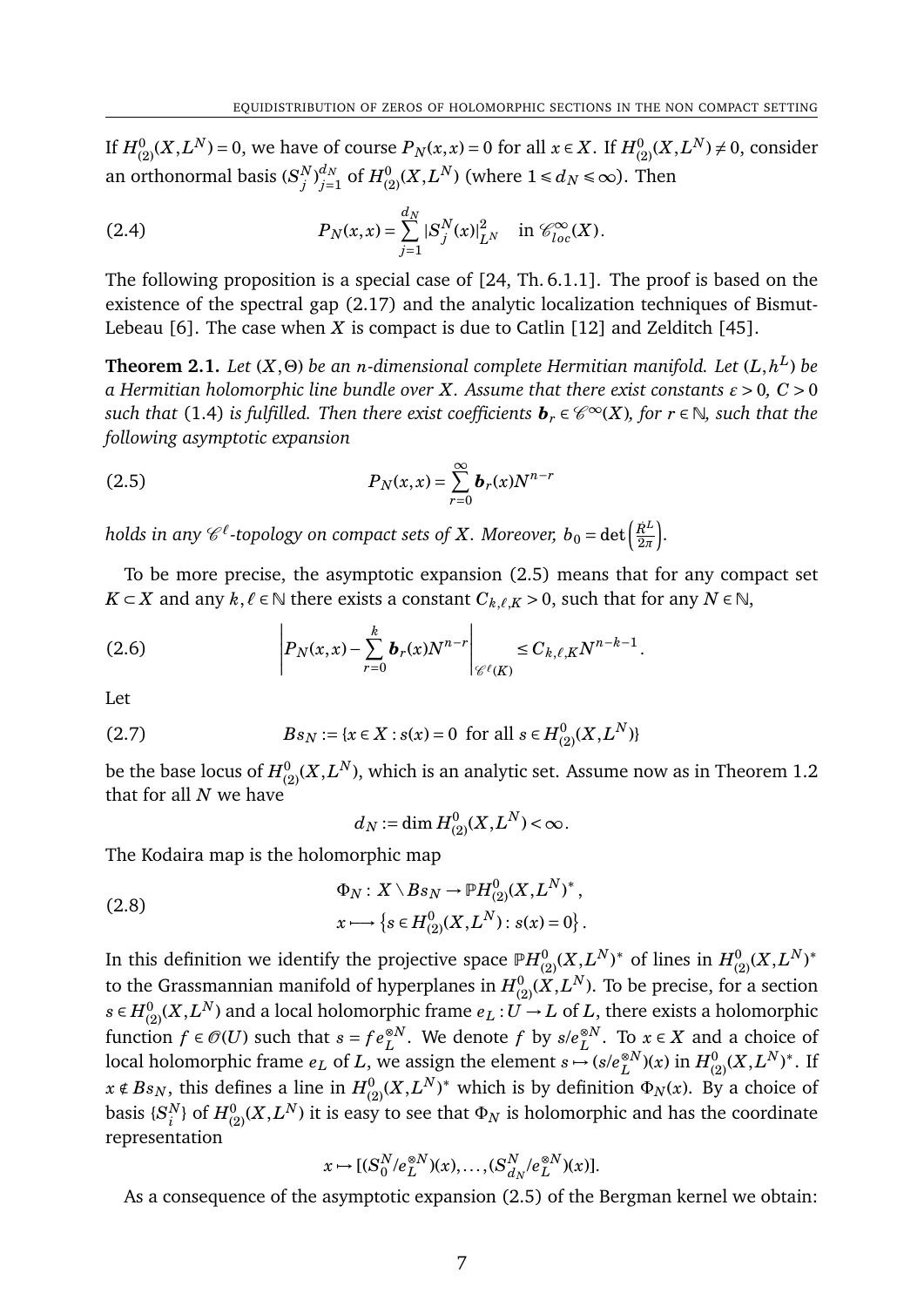**Corollary 2.2.** *Under the assumption of Theorem 2.1 we have:*

(i) The ring  $\oplus_N H_{(2)}^{0}(X,L^N)$  separates points and gives local coordinates at each point of  $X.$ *(ii)* Let  $K ⊂ X$  be compact. There exists an integer  $N(K)$  such that for every  $N > N(K)$  we *have*  $Bs_N \cap K = \emptyset$  and  $\Phi_N$  *is an embedding in a neighbourhood of K. (iii)* lim inf<sub>*N*→∞</sub>  $N^{-n}$ *d<sub>N</sub>* > 0*. Thus*  $d_N \sim N^n$  *for*  $N \to \infty$ *.* 

*Proof.* Item (i) follows by applying the analytic proof of the Kodaira embedding theorem by the Bergman kernel expansion (see e.g. [24, §8.3.5], where symplectic manifolds are considered; the arguments therein extend to the non-compact case due to [24, Th. 6.1.1]). Item (ii) follows immediately from (i).

The first estimate in (iii) follows from Fatou's lemma, applied on *X* with the measure  $\Theta^n/n!$  to the sequence  $N^{-n}P_N(x,x)$  which converges pointwise to  $\boldsymbol{b}_0$  on *X*. Note that

$$
\int_X P_N(x,x) \frac{\Theta^n}{n!} = d_N
$$

by (2.4). Hence

(2.9) 
$$
\liminf_{N \to \infty} N^{-n} d_N \ge \frac{1}{n!} \int_X \left(\frac{\sqrt{-1}}{2\pi} R^L\right)^n > 0.
$$

The estimate  $d_N \sim N^n$  for  $N \to \infty$  follows from (2.9) and (1.5).

Let us note a case when the Kodaira map (2.8) gives a global embedding.

**Proposition 2.3.** *Under the assumption of Theorem 2.1 suppose further that the base manifold X* is 1-concave (cf. Definition 4.1). Then there exists  $N_0$  such that for all  $N \ge N_0$  we *have*  $Bs_N = \emptyset$  and the Kodaira map (2.8) *is an embedding of X.* 

*Proof.* By Corollary 2.2 (i) the ring  $\oplus_N H_{(2)}^{0}(X,L^N)$  separates points and gives local coordinates at each point of *X*. Applying the proof of the Andreotti-Tomassini embedding theorem [3] to the ring  $\oplus_N H_{(2)}^{0}(X,L^N)$  we obtained the desired conclusion.

Let *V* be a finite dimensional Hermitian vector space and let *V*<sup>∗</sup> be its dual. Let  $\mathcal{O}(-1)$ be the universal (tautological) line bundle on  $\mathbb{P}(V^*)$ . Let us denote by  $\mathcal{O}(1) = \mathcal{O}(-1)^*$  the hyperplane line bundle over the projective space <sup>p</sup>(V<sup>∗</sup>).

A Hermitian metric  $h^V$  on *V* induces naturally a Hermitian metric  $h^{V^*}$  on  $V^*$ , thus it induces a Hermitian metric  $h^{\mathscr{O}(-1)}$  on  $\mathscr{O}(-1)$ , as a sub-bundle of the trivial bundle  $V^*$  on  $\mathbb{P}(V^*)$ . Let  $h^{\mathscr{O}(1)}$  be the Hermitian metric on  $\mathscr{O}(1)$  induced by  $h^{\mathscr{O}(-1)}$ .

For any  $v \in V$ , the linear map  $V^* \ni f \to (f, v) \in \mathbb{C}$  defines naturally a holomorphic section  $\sigma$ *v* of  $\mathcal{O}(1)$  on  $\mathbb{P}(V^*)$ . By the definition, for  $f \in V^* \setminus \{0\}$ , at  $[f] \in \mathbb{P}(V^*)$ , we have

(2.10) 
$$
|\sigma_v([f])|^2_{h^{\mathcal{O}(1)}} = |(f,v)|^2/|f|^2_{h^{V^*}}.
$$

For  $N \ge N(K)$ ,  $\Phi_N : K \longrightarrow \mathbb P H^0(X,L^N)^*$  is holomorphic and the map

(2.11) 
$$
\Psi_N : \Phi_N^* \mathcal{O}(1) \to L^N,
$$

$$
\Psi_N((\Phi_N^* \sigma_s)(x)) = s(x), \text{ for any } s \in H^0(X, L^N)
$$

defines a canonical isomorphism from  $\Phi_N^*{\mathcal O}(1)$  to  $L^N$  on  $X,$  and under this isomorphism, we have

(2.12) 
$$
h^{\Phi_N^* \mathcal{O}(1)}(x) = P_N(x,x)^{-1} h^{L^N}(x)
$$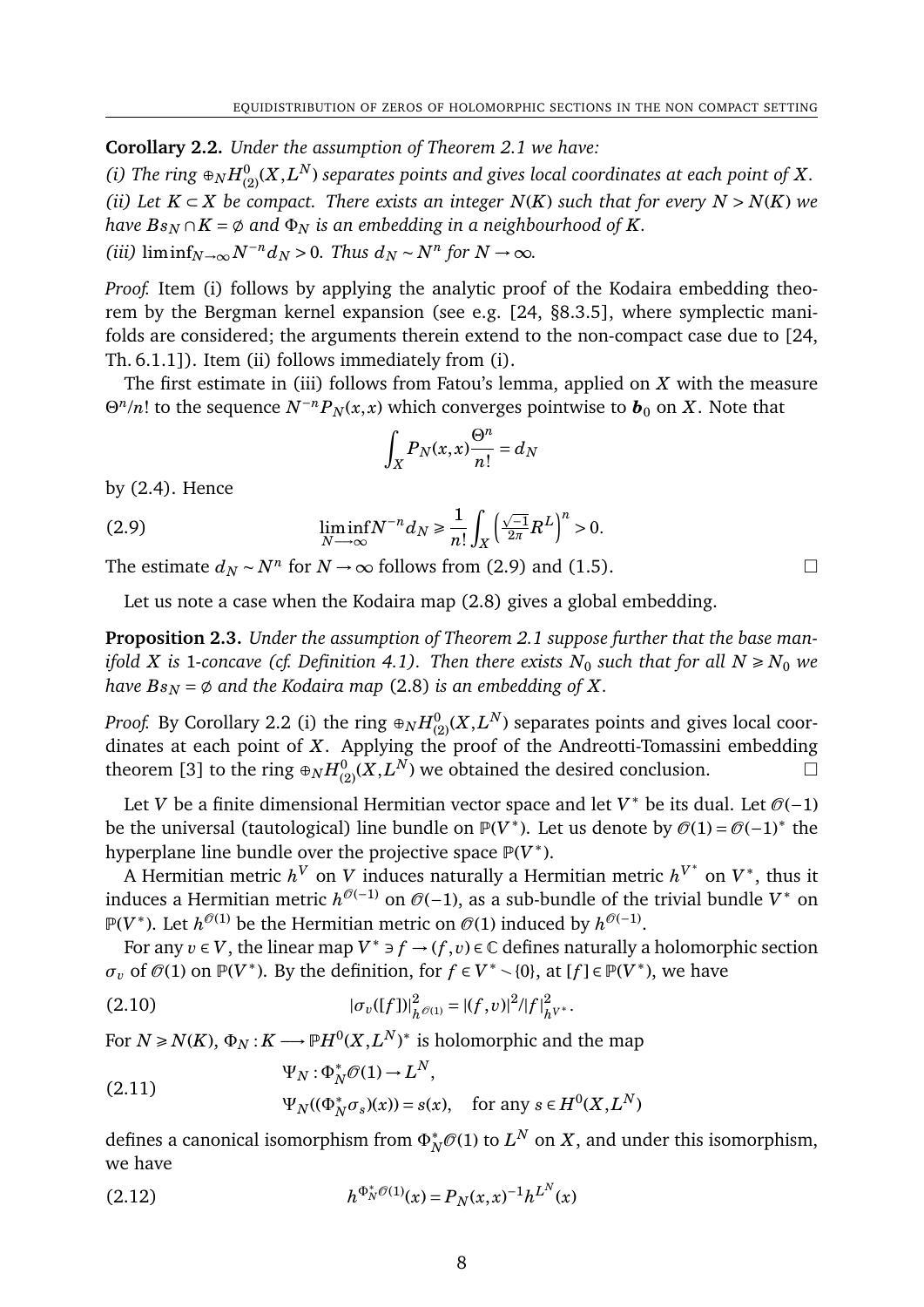on *K* (see e.g. [24, (5.1.15)]). Here  $h^{\Phi_N^*\mathcal{O}(1)}$  is the metric on  $\Phi_N^*\mathcal{O}(1)$  induced by the Fubini-Study metric  $h^{\mathcal{O}(1)}$  on  $\mathcal{O}(1) \to \mathbb{P} H^0(X, L^N)^*.$ 

The Fubini-Study form  $\omega_{\text{FS}}$  is the Kähler form on  $\mathbb{P}(V^*)$ , and is defined as follows: for any  $0 \neq v \in V$  we set

(2.13) 
$$
\omega_{\text{FS}} = \frac{\sqrt{-1}}{2\pi} R^{\mathcal{O}(1)} = \frac{\sqrt{-1}}{2\pi} \overline{\partial} \partial \log |\sigma_v|_{h^{\mathcal{O}(1)}}^2 \quad \text{on } \{x \in \mathbb{P}(V^*), \sigma_v(x) \neq 0\}.
$$

Identity (2.12) immediately implies

(2.14)  
\n
$$
\Phi_N^* \omega_{\text{FS}} = \frac{\sqrt{-1}}{2\pi} R^{L^N} + \frac{\sqrt{-1}}{2\pi} \partial \overline{\partial} \log P_N(x, x)
$$
\n
$$
= N \frac{\sqrt{-1}}{2\pi} R^L + \frac{\sqrt{-1}}{2\pi} \partial \overline{\partial} \log P_N(x, x).
$$

We obtain as a consequence the analogue of the Tian-Ruan convergence of the Fubini-Study metric on compact subsets of *X*.

**Corollary 2.4** ([24, Cor. 6.1.2]). *In the conditions of Theorem 2.1 for any*  $\ell \in \mathbb{N}$  *there exists C`*,*<sup>K</sup> such that*

$$
(2.15) \qquad \left|\frac{1}{N}\Phi_N^*\omega_{\rm FS} - \frac{\sqrt{-1}}{2\pi}R^L\right|_{\mathscr{C}^{\ell}(K)} \leq \frac{C_{\ell,K}}{N}.
$$

*Thus the induced Fubini-Study form*  $\frac{1}{N} \Phi_N^* \omega_{\rm FS}$  *converges to*  $\omega$  *in the*  $\mathscr{C}^\infty_{loc}$  *topology as*  $N \to \infty$ *.* 

*Proof.* By (2.14),

$$
\frac{1}{N} \Phi_N^* \omega_{\rm FS} - \frac{\sqrt{-1}}{2\pi} R^L = \frac{\sqrt{-1}}{2\pi N} \partial \overline{\partial} \log P_N(x,x)
$$

and by (2.6)

$$
\left|\partial\overline{\partial}\log P_N(x,x)\right|_{\mathscr{C}^{\ell}(K)}=O(1),\quad N\to\infty,
$$

where  $O(1)$  is the Landau symbol.

Tian obtained the estimate (2.15) for  $L = K_X$ , with the bound O(1/ $\sqrt{N}$ ) and for  $\ell = 2$ , for compact manifolds [41, Th. A] and for complete Kähler manifolds (*X*,*ω*) such that there exists a constant  $k > 0$  with Ric<sub>ω</sub>  $\leq -k \omega$ , in [41, Th. 4.1]. Ruan [33] proved the  $\mathscr{C}^{\infty}$ -convergence and improved the bound to O(1/N).

**Remark 2.5.** Assume that in Theorem 1.2 we have  $\Theta =$  $\sqrt{-1}$  $\frac{\sqrt{-1}}{2\pi}R^L$ . Then  $\boldsymbol{b}_0(x) = 1$ . Thus from (2.5) and (2.14), we can improve the estimate (2.15) by replacing the left-hand side by  $C_{\ell,K}/N^2$  (cf. [24, Rem. 5.1.5]).

**Remark 2.6.** We wish to explain here in more detail the origin of the hypotheses (1.4) from Theorems 1.2 and 2.1.

(i) Let us denote by  $\mathcal{T} = [i(\Theta), \partial \Theta]$  the Hermitian torsion of the Poincaré metric  $\Theta$ . Set  $\widetilde{L^N}$  =  $L^N\otimes K^*_X$ *X* . There exists a natural isometry

$$
\Psi = \sim : \Lambda^{0,q}(T^*X) \otimes L^N \longrightarrow \Lambda^{n,q}(T^*X) \otimes \widetilde{L^N},
$$
  

$$
\Psi s = \widetilde{s} = (w^1 \wedge \ldots \wedge w^n \wedge s) \otimes (w_1 \wedge \ldots \wedge w_n),
$$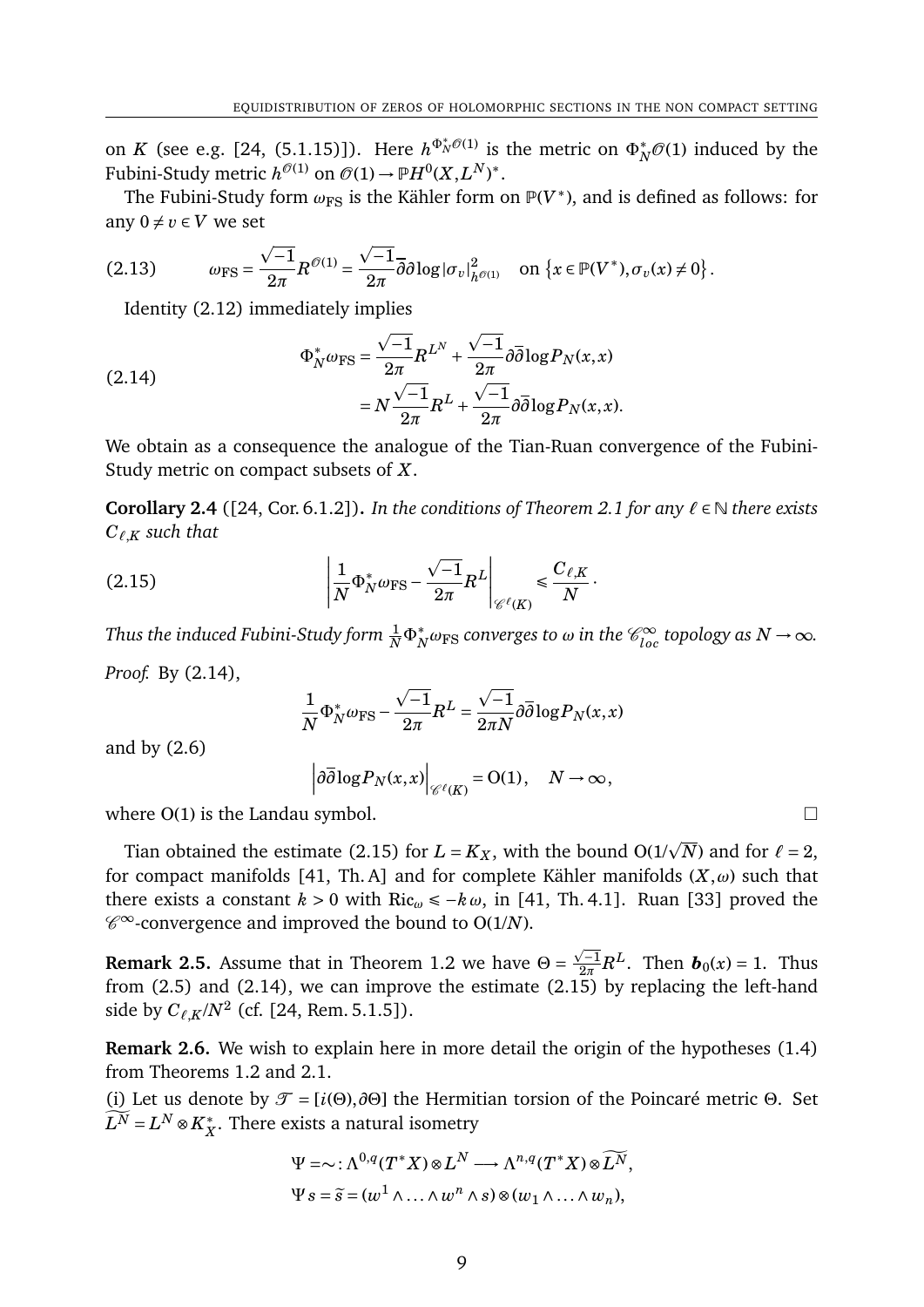where  $\{w_j\}_{j=1}^n$  a local orthonormal frame of  $T^{(1,0)}X$ . The Bochner-Kodaira-Nakano formula [24, Cor. 1.4.17] shows that for any  $s \in \Omega_0^{0,1}$  $^{0,1}_0(X,L^N)$  we have

(2.16) 
$$
\frac{3}{2} \left( \|\overline{\partial}s\|^2 + \|\overline{\partial}^*s\|^2 \right) \ge \left\langle R^{L^N \otimes K_X^*}(w_j, \overline{w}_k) \overline{w}^k \wedge i_{\overline{w}_j} s, s \right\rangle - \frac{1}{2} \left( \|\mathcal{F}^*\tilde{s}\|^2 + \|\overline{\mathcal{F}}\tilde{s}\|^2 + \|\overline{\mathcal{F}}^*\tilde{s}\|^2 \right).
$$

 $\text{By (1.4)}, \sqrt{-1}R^{L^N \otimes K_X^*} =$  $\overline{-1}(NR^L + R^{K_X^*}) \ge (N\epsilon - C)\Theta$  hence  $\left\langle R^{L^N \otimes K_X^*}(w_j, \overline{w}_k) \overline{w}^k \wedge i_{\overline{w}_j} s, s \right\rangle \geqslant (N \varepsilon - C) \|s\|^2, \quad s \in \Omega^{0,1}_0$  $^{0,1}_{0}(X,L^{N}).$ 

Moreover, the condition  $|\partial\Theta|_{g^{TX}} < C$  implies that the torsion operators  $\mathscr{T}^*, \overline{\mathscr{T}}, \overline{\mathscr{T}}^*$  are pointwise bounded. Thus (2.16) shows that there exists a constant  $C_1 > 0$  such that

$$
\|\overline{\partial}s\|^2 + \|\overline{\partial}^*s\|^2 \ge C_1 N \|s\|^2, \quad s \in \Omega_0^{0,1}(X, L^N).
$$

This implies (see [24, p. 273]) that the spectrum of the Kodaira-Laplace operator  $\Box_N$  =  $\overline{\partial}^* \overline{\partial}$  on  $L^2(X, L^N)$  has a spectral gap, i. e.,

$$
(2.17) \t\text{Spec } \Box_N \subset \{0\} \cup [C_1N, \infty).
$$

It is the general principle in [24] that the spectral gap property implies the asymptotic expansion of the Bergman kernel, see e. g. [24, Th. 6.1.1].

(ii) If we work with holomorphic *n*-forms with values in  $L^N$ , i. e. sections of  $L^N \otimes K_X$ , we need less hypotheses than (1.4) in order to obtain the spectral gap. By [24, Th. 1.4.14] we have for any  $s \in \Omega_0^{n,1}$  $\binom{n,1}{0}(X,L^N)$ 

$$
(2.18) \qquad \frac{3}{2} \left( \|\overline{\partial}s\|^2 + \|\overline{\partial}^*s\|^2 \right) \ge \left\langle \left[ \sqrt{-1}R^{L^N}, i(\Theta) \right]s, s \right\rangle - \frac{1}{2} (\|\mathcal{F}^*s\|^2 + \|\overline{\mathcal{F}}s\|^2 + \|\overline{\mathcal{F}}^*s\|^2).
$$

From (2.18) we deduce as above that if

(2.19) 
$$
\sqrt{-1}R^{L} > \varepsilon \Theta, \quad |\partial \Theta|_{g^{TX}} < C,
$$

then the Kodaira-Laplace operator  $\Box_N$  on  $L^2(X, L^N \otimes K_X)$  has a spectral gap and the Bergman kernel of the projection  $P_N$  :  $L^2(X, L^N\otimes K_X)\to H^0_{(2)}(X, L^N\otimes K_X)$  has an asymptotic expansion as in Theorem 2.1.

(iii) Assume that  $L = K_X$ ,  $h^{K_X}$  is induced by  $\Theta$  and (2.19) holds. We can view (0, *q*)-forms with values in  $K_{\rm x}^N$  $\frac{N}{X}$  as  $(n, q)$ -forms with values in  $K_X^{N-1}$  $_X^{N-1}$ . By (ii), the Bergman kernel of the projection  $P_N$  :  $L^2(X, K_X^N)$  $X^N$ )  $\to H^0_{(2)}(X,K_X^N)$  $_X^N$ ) has an asymptotic expansion as in Theorem 2.1. This follows of course also by applying (2.16).

### 3. EQUIDISTRIBUTION ON COMPACT SETS AND SPEED OF CONVERGENCE

Let  $(X, \omega)$  be a Hermitian complex manifold of dimension *n*. Let *U* be a relatively compact open subset of *X*. If *S* is a real current of bidegree (*p*, *p*) and of order 0 on *X* and  $\alpha \geq 0$ , define

$$
||S||_{U, -\alpha} := \sup_{\varphi} |(S, \varphi)|
$$

where the supremum is taken over all smooth real  $(k - p, k - p)$ -forms  $\varphi$  with compact support in *U* such that  $\|\varphi\|_{\mathscr{C}^{\alpha}} \leq 1$ . When  $\alpha = 0$ , we obtain the mass of *S* on *U* that is denoted by  $||S||_U$ .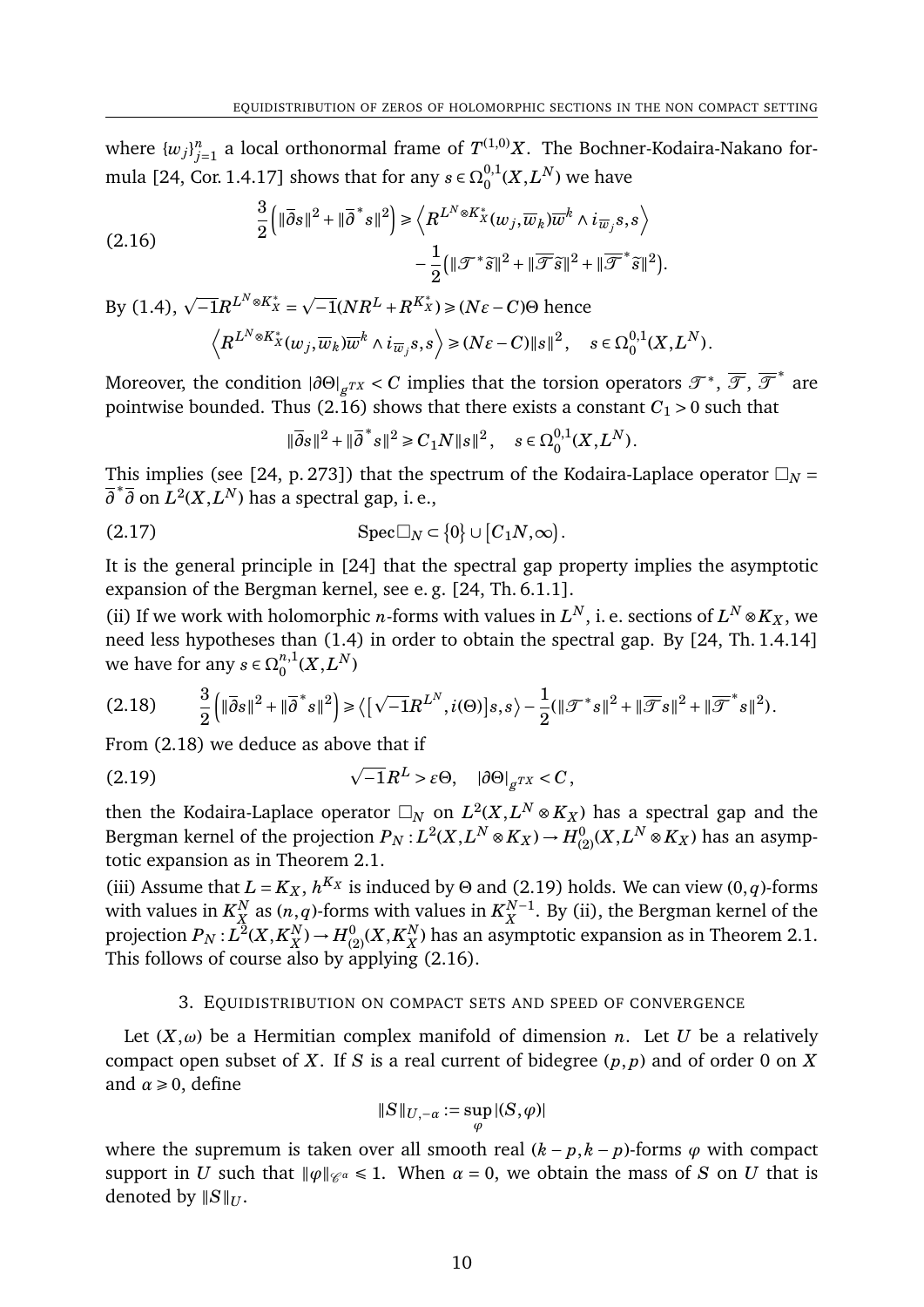It is clear that if  $\beta \geq \alpha$ , then

$$
||S||_{U, -\alpha} \ge ||S||_{U, -\beta}.
$$

If *W* is an open set such that  $U \in W \subseteq X$ , by theory of interpolation between Banach spaces [43], we have

$$
\|S\|_{U,-\alpha}\leq c\|S\|_W^{1-\alpha/\beta}\|S\|_{W,-\beta}^{\alpha/\beta},
$$

where  $c > 0$  is a constant independent of *S*, see [17].

For an arbitrary complex vector space  $V$  we denote by  $P(V)$  the projective space of 1-dimensional subspaces of *V*. Fix now a vector space *V* of complex dimension  $d + 1$ . Recall that there is a canonical identification of  $\mathbb{P}(V^*)$  with the Grassmannian  $G_d(V)$  of hyperplanes in *V*, given by  $\mathbb{P}(V^*) \ni [\xi] \mapsto H_{\xi} := \ker \xi \in G_d(V)$ , for  $\xi \in V^* \setminus \{0\}$ .

Once we fix a Hermitian product on *V*, we endow the various projective spaces with the Fubini-Study metric  $\omega_{\text{FS}},$  normalized such that the induced measure  $\sigma_{\text{FS}}:=\omega_{\text{FS}}^d$  is a probability measure.

**Theorem 3.1.** *Let* (*X*,*ω*) *be a Hermitian complex manifold of dimension n and let U be a relatively compact open subset of X. Let V be a Hermitian complex vector space of complex dimension d* + 1*. There is a constant c* > 0 *independent of d such that for every γ* > 0 *and every holomorphic map*  $\Phi: X \to \mathbb{P}(V)$  *of generic rank n we can find a subset*  $E$  *of*  $\mathbb{P}(V^*)$ *satisfying the following properties:*

- (a)  $\sigma_{\text{FS}}(E) \le c d^2 e^{-\gamma/c}$ ;
- (b) If  $[\xi]$  *is outside E*, the current  $\Phi^*$  [ $H_{\xi}$ ] *is well-defined and we have*

 $\left\| \Phi^* [H_\xi] - \Phi^* (\omega_{\rm FS}) \right\|_{U, -2} \le \gamma$ .

The proof of the above result uses some properties of quasi-psh functions that we will recall here. For the details, see [16]. For simplicity, we will state these properties for  $\mathbb{P}^d$ but we will use them for  $\mathbb{P}(V^*)$ .

A function *u* : P *<sup>d</sup>* → R ∪ {−∞} is called *quasi-psh* if it is locally the difference of a psh function and a smooth function. For such a function  $u$ , there is a constant  $c > 0$  such that  $dd^c u + c\omega_{FS}$  is a positive closed (1,1)-current. Following Proposition A.3 and Corollary A.4 in [16] (in these results we can choose  $\alpha = 1$ ), we have:

**Proposition 3.2.** *There is a universal constant c* > 0 *independent of d such that for any quasi-psh function u with* max  $u = 0$  *and*  $dd^c u \ge -\omega_{FS}$  *we have* 

$$
||u||_{L^1} \le \frac{1}{2}(1 + \log d)
$$
 and  $||e^{-u}||_{L^1} \le cd$ ,

where the norm  $L^1$  is with respect to  $\sigma_{\text{FS}}.$ 

Quasi-psh functions are quasi-potentials of positive closed (1,1)-currents. For such a current, we will use the following notion of mass

$$
\|S\|:=\left(S,\omega_{\text{FS}}^d\right)
$$

which is equivalent to the classical mass norm. More precisely, we have the following result.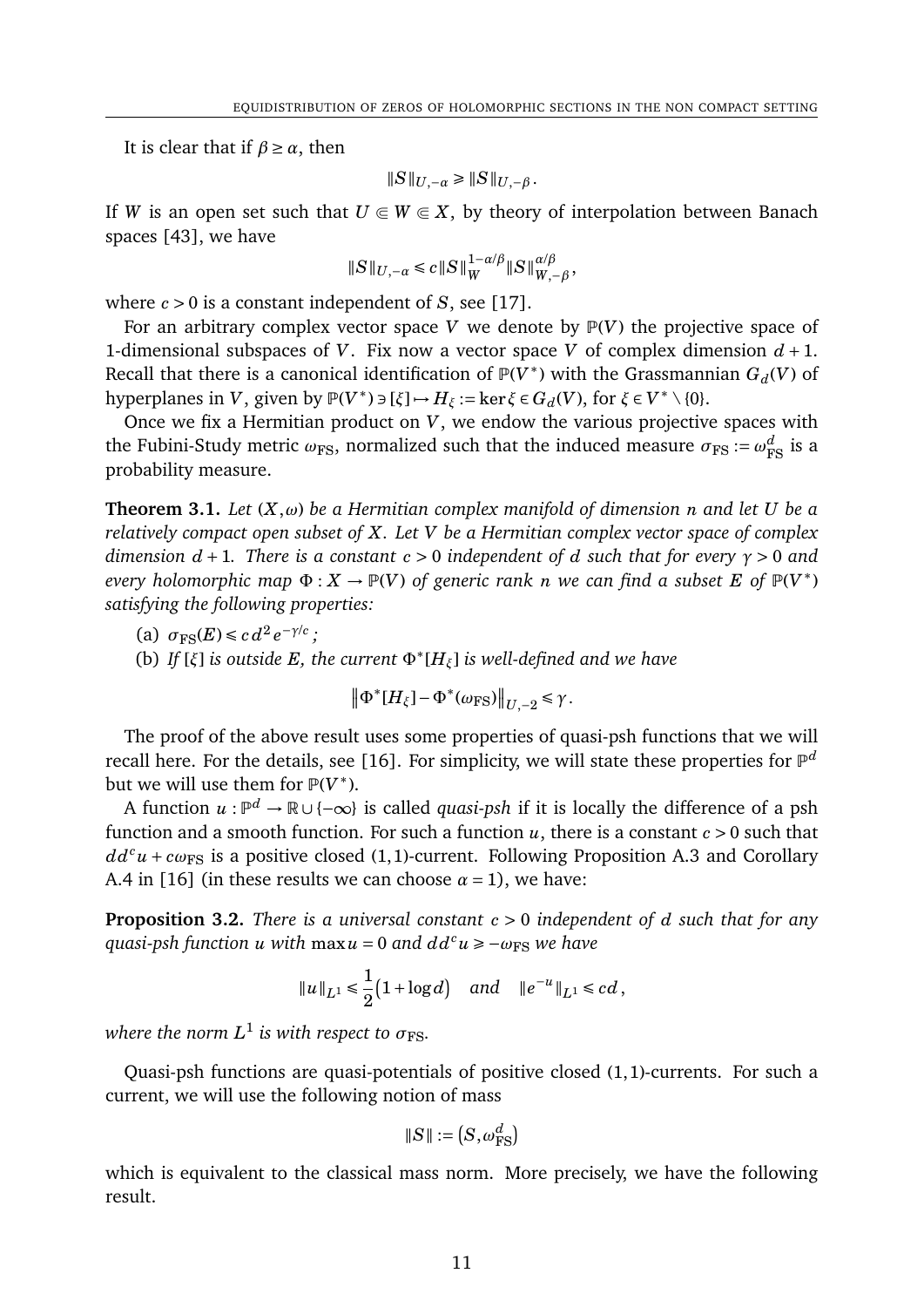**Lemma 3.3** (*∂∂*-Lemma for currents)**.** *Let S be a positive closed* (1,1)*-current on* P *d . Assume that the mass of S is equal to* 1*, that is, S is cohomologous to ω*FS*. Then there is a unique quasi-psh function v such that*

$$
\max v = 0 \quad and \quad \sqrt{-1}\partial \overline{\partial} v = S - \omega_{\text{FS}}.
$$

Finally, we will need the following lemma.

**Lemma 3.4.** Let  $\Sigma$  be a closed subset of  $\mathbb{P}^d$  and  $u \in L^1(\mathbb{P}^d)$  a function which is continuous *on* P *<sup>d</sup>* \Σ*. Let γ be a positive constant. Suppose there is a positive closed* (1,1)*-current S of* p *mass* 1 *such that*  $-S$  ≤  $\sqrt{-1}$ ∂ $\overline{\partial} u$  ≤  $S$  *and*  $\int_{\mathbb{P}^d} u\,d\sigma_{\rm FS}=0$ *. Then, there is a universal constant c* > 0 *and a Borel set E* ⊂ P *<sup>d</sup> depending only on S and γ such that*

$$
\sigma_{\text{FS}}(E) \leq c d^2 e^{-\gamma}
$$
 and  $|u(a)| \leq \gamma$ 

*for*  $a \notin \Sigma \cup E$ *.* 

*Proof.* Let *v* be as in Lemma 3.3. Define  $m := \int_{\mathbb{P}^d} v \, d\sigma_{\text{FS}}$ . By Proposition 3.2, we have  $-\frac{1}{2}$ *2 ool.* Let *v* be as in Lemma 3.3. Define  $m := \int_{\mathbb{P}^d} v \, d\sigma_{FS}$ . By Proposition 3.2, we have  $\frac{1}{2}(1 + \log d) \le m \le 0$ . Define  $w := u + v$ . We have  $\sqrt{-1} \partial \overline{\partial} w \ge -\omega_{FS}$ . Since *u* is continuous outside Σ, the last property implies that *w* is equal to a quasi-psh function outside Σ. We still denote this quasi-psh function by *w*. Define *l* := max*w*. Applying Proposition 3.2 to *w*−*l*, we obtain that

$$
m-l=\int (w-l)d\sigma_{\rm FS}\geq -\frac{1}{2}\big(1+\log d\big).
$$

It follows that

$$
l \leq \frac{1}{2} \big( 1 + \log d \big).
$$

We have

$$
u = w - v \leq l - v \leq \frac{1}{2} \left( 1 + \log d \right) - v.
$$

Let *E* denote the set { $v < -\gamma + \frac{1}{2}$  $\frac{1}{2}(1 + \log d)$ }. This set depends only on  $\gamma$  and on *S*. We have *u* ≤ *γ* outside Σ∪ *E*. The same property applied to −*u* implies that  $|u| \le \gamma$  outside Σ∪ *E*. It remains to bound the size of *E*. The last estimate in Proposition 3.2 yields

$$
\sigma_{\text{FS}}(E) \lesssim d \exp \big(-\gamma + \tfrac{1}{2} (1 + \log d) \big) \lesssim d^{\, 2} e^{-\gamma}.
$$

This is the desired inequality.

*Proof of Theorem 3.1.* Fix an open set *W* such that  $U \subseteq W \subseteq X$ . Observe that when Φ−<sup>1</sup> (*Hξ*) does not contain any open subset of *<sup>X</sup>* then <sup>Φ</sup><sup>∗</sup> [*Hξ*] is well-defined. Indeed, we p p can write locally  $[H_{\xi}] = \sqrt{-1} \partial \overline{\partial} u$  for some psh function *u* and define  $\Phi^* [H_{\xi}] := \sqrt{-1} \partial \overline{\partial} (u \circ \overline{\partial} u)$ Φ). The function *u* is smooth outside *H<sup>ξ</sup>* and equal to −∞ on *Hξ*. So, the expression p −1*∂∂*(*u* ◦Φ) is meaningful since *u* ◦Φ is not identically −∞, see [27] for details. Let Σ denote the closure of the set of [*ξ*] which do not satisfy the above condition. By shrinking *X* we can assume that  $\Sigma$  is an analytic set with boundary in  $\mathbb{P}(V^*)$ . In particular, its volume is equal to 0. The currents  $\Phi^*[H_\xi]$  depend continuously on  $\xi \in \mathbb{P}(V^*) \setminus \Sigma$ .

Fix a smooth positive (*n*,*n*)-form  $\nu$  with compact support in W such that for any  $\mathscr{C}^2$ real form  $\varphi$  of bidegree  $(n-1,n-1)$  with compact support in *U* and  $\|\varphi\|_{\mathscr{C}^2} \le 1$  we have  $-\nu \leq \sqrt{-1} \partial \overline{\partial} \varphi \leq \nu$ . Let *M* be the analytic subset of points  $(x, \xi)$  in  $X \times \mathbb{P}(V^*)$  such that *x* ∈ *H*<sub> $ξ$ . It is of dimension *n* + *d* − 1. Let *π*<sub>1</sub> and *π*<sub>2</sub> denote the natural projections from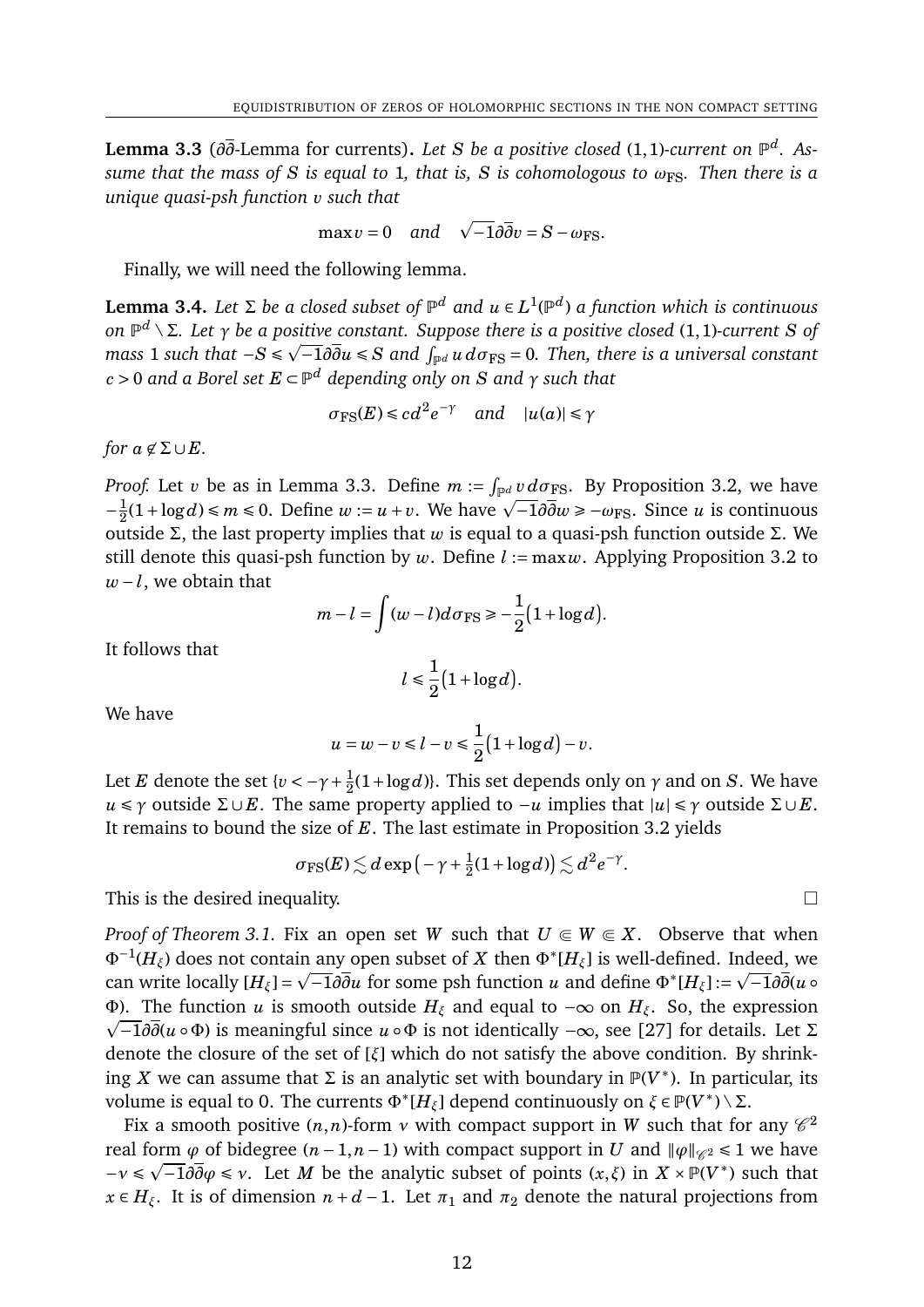*M* onto *X* and  $\mathbb{P}(V^*)$  respectively. Define  $v := (\pi_2)_*(\pi_1)^*(\varphi)$ . This is a function on  $\mathbb{P}(V^*)$ whose value at  $\xi \in \mathbb{P}(V^*) \setminus \Sigma$  is the integration of  $\pi_1^*$  $i_1^*(\varphi)$  on the fiber  $\pi_2^{-1}$  $_2^{-1}$ (*ξ*). So, we have

$$
v(\xi) = \big(\Phi^*[H_{\xi}], \varphi\big).
$$

Hence, *v* is continuous on  $\mathbb{P}(V^*) \setminus \Sigma$ . Since the form  $\omega_{\text{FS}}$  on  $\mathbb{P}(V)$  is the average of  $[H_\xi]$ with respect to the measure  $\sigma_{FS}$  on  $\xi$ , we also have

$$
\int v d\sigma_{\rm FS} = (\Phi^*(\omega_{\rm FS}), \varphi).
$$

Define  $T := (\pi_2)_*(\pi_1)^*(v)$ . Recall that *v* is positive. It is closed since it is of maximal bidegree. It follows that *T* is a positive closed (1, 1)-current on  $\mathbb{P}(V^*)$ , since the operators  $(\pi_1)^*$  and  $(\pi_2)_*$  preserve the positivity. Since  $-\nu \le \sqrt{-1} \partial \overline{\partial} \varphi \le \nu$ , we have  $-T \le \sqrt{-1} \partial \overline{\partial} v \le T$ . Let *m* denote the mass of *ν* considered as a positive measure. If *a* is a generic point in *X*, then *T* is cohomologous to  $m(\pi_2)_*(\pi_1)^*(\delta_a)$  where  $\delta_a$  is the Dirac mass *a*, because *ν* is cohomologous to  $m\delta_a$ . The last expression is *m* times the current of integration of the hyperplane *H* of points  $\xi$  such that  $\Phi(a) \in H_{\xi}$ . So, the mass of *T* is equal to *m*. In particular, it is independent of Φ and *ϕ*.

Define the function *u* on  $\mathbb{P}(V^*)$  by

$$
u:=\frac{1}{m}\big(v-(\Phi^*(\omega_{\text{FS}}),\varphi)\big).
$$

We deduce from the above discussion that *u* satisfies the hypothesis of Lemma 3.4 for  $S := \frac{1}{n}$  $\frac{1}{m}$  *T*. Applying this lemma to *γ*/*m* instead of *γ*, we find a set *E'* independent of *φ* such that  $σ_{FS}(E') ≤ cd^2e^{-γ/m}$  and  $|u| ≤ γ/m$  outside Σ∪E'. It follows that

$$
\left\|\Phi^*[H_\xi] - \Phi^*(\omega_{\rm FS})\right\|_{U,-2} \le \gamma
$$

for  $\xi$  out of  $E := \Sigma \cup E'$ . It is enough to replace *c* by max(*c*,*m*) in order to obtain the theorem.  $\Box$ 

We show now how to apply Theorem 3.1 to prove Theorem 1.5.

*Proof of Theorem 1.5.* We shall apply Theorem 3.1 for  $V = H^0(X, L^N)^*$  and for the Kodaira map  $\Phi_N$  :  $X$  --+  $\mathbb P H^0(X,L^N)^*$  defined in (2.8) restricted to a suitable neighbourhood of  $U.$ Let  $d_N$  =  $\dim H^0(X,L^N)^*$ , hence, in the notation of Theorem 3.1,  $d+1 = d_N$ . By Corollary 2.2 (iii) we have

$$
d_N \simeq N^n, \quad \log d_N \simeq \log N.
$$

For [*ξ*]  $\in$   $\mathbb{P}H_{(2)}^{0}(X,L^{N}),$  the hyperplane  $H_{\zeta}$   $\subset$   $\mathbb{P}H_{(2)}^{0}(X,L^{N})^{\ast}$  determines a current of integration  $\Phi_N^*$  $(H_\xi]$  on the zero-divisor of a section  $s_\xi \in [\xi]$ . This section is unique up to a multiplicative constant.

We know by Corollary 2.2 (ii) that there exists a neighbourhood *W* of *U* and  $N'(U)$ such that  $\Phi_N: X \setminus Bs_N \longrightarrow \mathbb{P}^1\!\!H^0_{(2)}(X,L^N)^*$  is an embedding in W for  $N \ge N'(U)$ . By (2.15),  $N^{-1}\Phi_N^*(\omega_{\text{FS}})$  differs from  $\frac{\sqrt{-1}}{2\pi}$  $\frac{Z-1}{2\pi}R^L$  on  $U$  by a form of norm bounded by  $C_{2,U}/N.$  We apply Theorem 3.1 for  $\Phi_N|_W$  with  $N \ge N'(U)$ ,  $d = d_N - 1$  and  $\gamma = \lambda_N/2$ . Thus, for  $N \ge N'(U)$  there exist  $E_N$   $\subset$   $\mathbb{P}H_{(2)}^{0}(X,L^N)$  such that  $\sigma_{\mathbb{F}S}(E_N)$   $\leq$   $c$   $N^{2n}$   $e^{-\lambda_N/c}$  and for all  $[\xi_N]$   $\in$   $\mathbb{P}H_{(2)}^{0}(X,L^N)\setminus$ *E<sup>N</sup>* we have

$$
\left|\left(\frac{1}{N}\Phi_N^* [H_{\xi_N}] - \frac{1}{N}\Phi_N^*(\omega_{\text{FS}}),\varphi\right)\right| \leq \frac{\lambda_N}{2N} \|\varphi\|_{\mathscr{C}^2}, \quad \varphi \in \Omega_0^{n-1,n-1}(U).
$$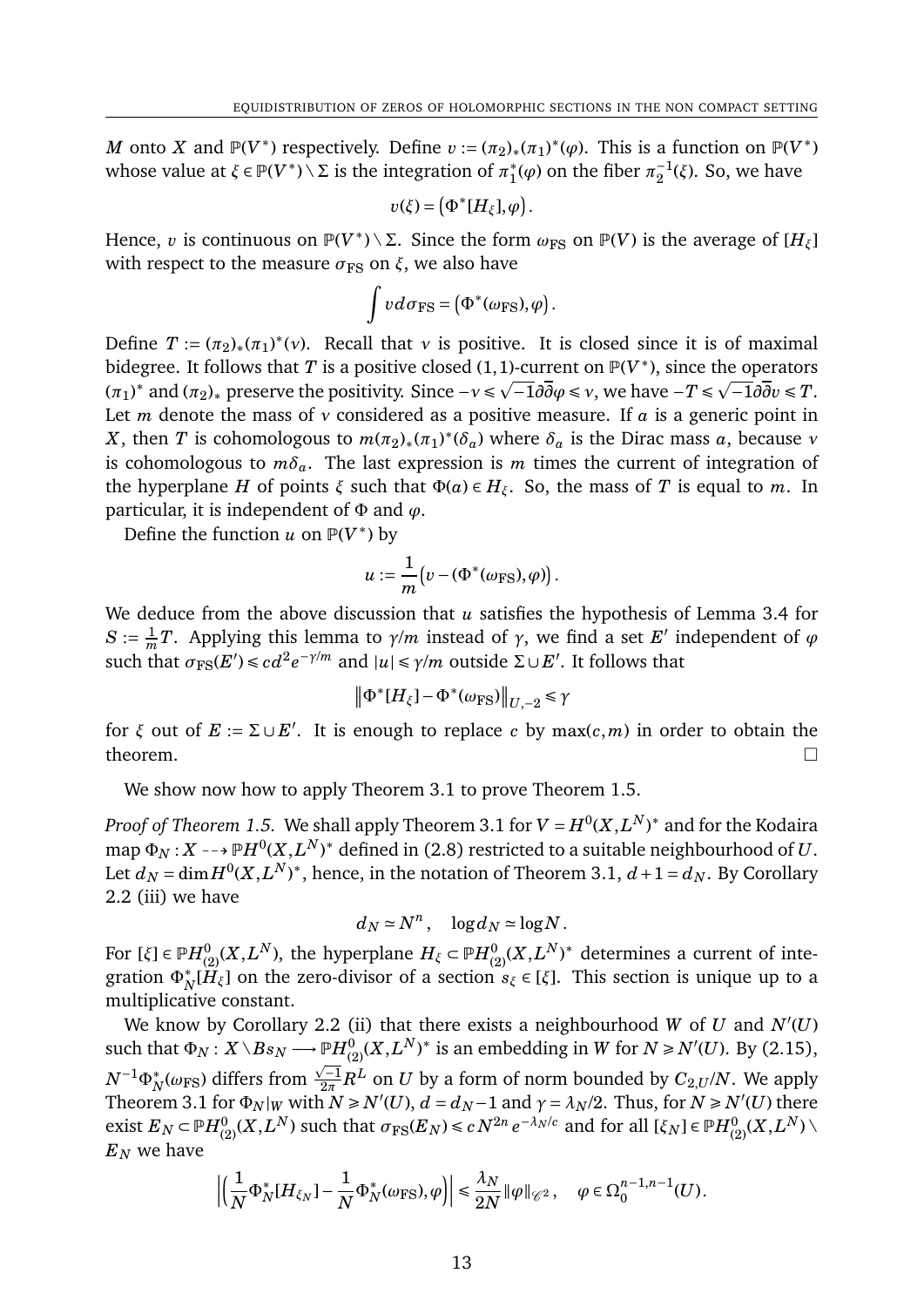Hence

$$
\left|\left(\frac{1}{N}\Phi_N^*[H_{\xi_N}]-\frac{\sqrt{-1}}{2\pi}R^L,\varphi\right)\right|\leq \left(\frac{C_{2,U}}{N}+\frac{\lambda_N}{2N}\right)\|\varphi\|_{\mathscr{C}^2},\quad \varphi\in\Omega^{n-1,n-1}_0(U).
$$

Choose now  $N''(U)$  such that  $\lambda_N \ge 2C_{2,U}$  for all  $N \ge N''(U)$ . We obtain the items (a) and (b) of Theorem 1.5 by setting  $N(U) = \max\{N'(U), N''(U)\}.$ 

Since  $\sum \sigma_{FS}(E_N) < \infty$ , the last property holds for a generic sequence ([ $\xi_N$ ])  $\in \Omega$ .

Note that by Remark 2.5 we can replace  $C_{2,U} / N$  by  $C_{2,U} / N^2$  if  $\Theta =$  $\sqrt{-1}$  $\frac{1}{2\pi}R^L.$ 

**Remark 3.5.** Let  $1 \leq p \leq n$  be an integer. Suppose there is a positive, closed  $(n-p+1, n-1)$  $p+1$ -form *v* with compact support in *X*, which is strictly positive on  $\overline{U}$ . Then we can extend Theorem 1.5 to projective subspaces of codimension *p* instead of hyperplanes *Hξ*. This can be applied to obtain the equidistribution on *U* of common zeros of *p* random holomorphic sections i.e. of currents of the form  $[s_N^{(1)}]$  $S_N^{(1)} = \ldots = S_N^{(p)}$  $N^{(p)} = 0$ ].

*Proof of Theorem 1.2.* Take an exhaustion  $(U_j)_{j \in \mathbb{N}}$  of *X* by open relatively compact sets. By Theorem 1.5 there exist sets  $\mathcal{N}_j \subset \Omega$ ,  $j \in \mathbb{N}$ , of  $\mu$ -measure zero such that (1.3) holds for all  $\varphi \in \Omega_0^{n-1,n-1}$  $\sum_{0}^{n-1,n-1} (U_j)$  and all sequences  $\mathbf{s} \in \Omega \setminus \mathcal{N}_j$ . Now, since  $\Omega_0^{n-1,n-1}$  $_{0}^{n-1,n-1}(X)$  = ∪  $_{j\in\mathbb{N}}$  Ω $_{0}^{n-1,n-1}$  $\int_0^{n-1,n-1} (U_j),$ (1.3) holds for all  $\mathbf{s} \in \Omega \setminus \mathcal{N}$  where  $\mathcal{N} = \bigcup_{i \in \mathbb{N}} \mathcal{N}_i$ . .

**Remark 3.6.** By using Remark 2.6 (ii), (iii) we can obtain various versions of Theorems 1.2, 1.5. Let  $(X, \Theta)$  be an *n*-dimensional complete Hermitian manifold. Let  $(L, h^L)$  be a Hermitian holomorphic line bundle over *X*.

(i) Assume that  $(X, \Theta)$  and  $(L, h^L)$  satisfy (2.19). Furthermore, assume that the spaces  $H^0_{(2)}(X,L^N\otimes K_X)$  have finite dimension for all  $N$  and  $\dim H^0_{(2)}(X,L^N\otimes K_X)=O(N^n),$   $N\to N$ ∞. Then the zero-divisors of generic random sequences  $(s_N) \in \prod_{N=1}^{\infty} \mathbb{P}H^0_{(2)}(X,L^N \otimes K_X)$ are equidistributed with respect to  $\frac{\sqrt{-1}}{2\pi}$  $\frac{1}{2\pi}R^L.$ 

(ii) Assume that  $L = K_X$ ,  $h^{K_X}$  is induced by  $\Theta$  and (2.19) holds. Furthermore, assume that the spaces  $H^0_{(2)}(X,K_X^N)$  $_N^N$ ) have finite dimension for all  $N$  and  $\dim\!^0_{(2)}(X,K_X^N)$  $X^N$ <sub> $X$ </sub> $) = O(N^n)$ , *N* → ∞. Then the zero-divisors of generic random sequences  $(s_N) \in \prod_{N=1}^{\infty} \mathbb{P}H_{(2)}^0(X,K_X^N)$ generic random sequences  $(s_N) \in \prod_{N=1}^{\infty} \mathbb{P}H_{(2)}^{0}(X, K_X^N)$ are equidistributed with respect to  $\frac{\sqrt{-1}}{2\pi}$  $\frac{\sqrt{-1}}{2\pi}R^{K_X}.$ 

In addition, the statement of Theorem 1.5 holds also in the situations (i) and (ii) above.

# 4. ZEROS OF PLURICANONICAL SECTIONS ON PSEUDOCONCAVE AND ARITHMETIC **QUOTIENTS**

We recall the definition of pseudoconcavity in the sense of Andreotti and Grauert.

**Definition 4.1** (Andreotti-Grauert [2])**.** Let *X* be a complex manifold of complex dimension *n* and  $1 \le q \le n$ . *X* is called *q-concave* if there exists a smooth function  $\varphi : X \longrightarrow (a, b]$ , where  $a \in \mathbb{R} \cup \{-\infty\}$ ,  $b \in \mathbb{R}$ , such that for all  $c \in ]a,b]$  the superlevel sets  $X_c = \{\varphi > c\}$  are relatively compact in *X*, and  $\partial \overline{\partial} \varphi$  has at least  $n - q + 1$  positive eigenvalues outside a compact set.

**Example 4.2.** Let *Y* be a compact complex space and let  $A \subset Y$  be an analytic subset of dimension *q* which contains the singular locus of *Y*. Then  $Y \setminus A$  is a (*q* + 1)-concave manifold (see e.g. [44, Prop. 9]).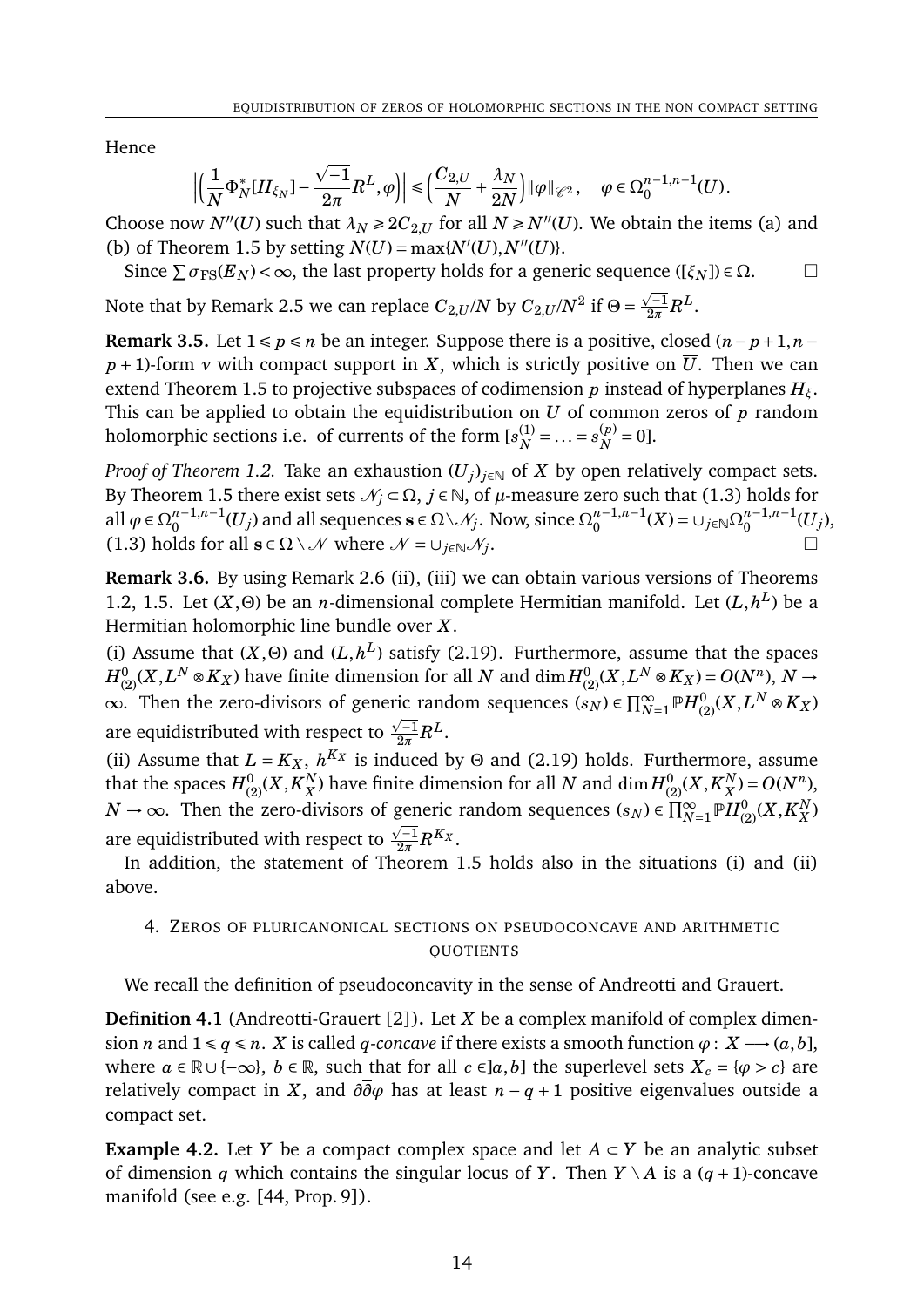We can formulate now the following consequence of Theorem 1.2. We first recall some terminology. Let  $(X,J,\omega)$  be a Hermitian manifold, let  $g^{TX}$  be the Riemannian metric associated to  $\omega$  by (2.1) and let Ric the Ricci curvature of  $g^{TX}.$  The Ricci form Ric*<sup>ω</sup>* is defined as the (1,1)-form associated to Ric by

(4.1) 
$$
\text{Ric}_{\omega}(u,v) = \text{Ric}(Ju,v), \text{ for any } u,v \in T_xX, x \in X.
$$

If the metric  $g^{TX}$  is Kähler, then

(4.2) 
$$
\text{Ric}_{\omega} = \sqrt{-1}R^{K_{X}^{*}} = -\sqrt{-1}R^{K_{X}}
$$

where  $K_X^*$  $\frac{1}{X}$  and  $K_X$  are endowed with the metric induced by  $g^{TX}$  (see e.g. [24, Prob. 1.7]). The metric  $g^{TX},$  or the associated Kähler form  $\omega,$  are called *Kähler-Einstein* if there exists a real constant *k* such that

$$
\mathrm{Ric} = k \, g^{TX}
$$

or, equivalently

$$
\operatorname{Ric}_{\omega}=k\,\omega.
$$

**Theorem 4.3.** *Let*  $(X, \omega)$  *be an n*-dimensional complete Kähler manifold with Ric<sub>ω</sub>  $\leq -k\omega$ *for some constant k* > 0*. Assume that X is* (*n* −1)*-concave. Then the zero-divisors of generic* random sequences  $(s_N)$   $\in \prod_{N=1}^\infty \mathbb{P} H_{(2)}^{0}(X, K_X^N)$  $_{X}^{N}$ ) are equidistributed with respect to  $-\frac{1}{2n}$  $\frac{1}{2\pi}$  Ric<sub>ω</sub>. If (*X*,*ω*) *is Kähler-Einstein with* Ric*<sup>ω</sup>* = −*kω, k* > 0*, then we have equidistribution with respect to*  $\frac{k}{2\pi}$ ω.

The  $L^2$  inner product here is constructed with respect to the volume form of  $\omega$  and the Hermitian metric on  $K_X$  induced by  $\omega$ .

*Proof.* The proof follows immediately from Remark 3.6 (ii), since  $\sqrt{-1}R^{K_X} = -Ric_{\omega}$ . Moreover, an important feature of any  $q$ -concave manifold  $X$  is that for every holomorphic line bundle *F* on *X* the space of holomorphic sections  $H^0(X, F)$  is of finite dimension. This is a consequence of the finiteness theorem of Andreotti-Grauert [2]. In [24, Th. 3.4.5] this is shown by elementary means (going back to Andreotti) which also deliver the cohomology growth condition  $(1.5)$ , cf.  $[24, (3.4.3)]$ .

**Example 4.4.** Assume that *X* is an *n*-dimensional Zariski open set in a compact complex space  $X^*$  such that the codimension of the analytic set  $X^* \setminus X$  is at least two. Then *X* is  $(n-1)$ -concave. Assume moreover that (e.g. after desingularization of  $X^*$ ) *X* is biholomorphic to  $\widetilde{X} \setminus D$ , where  $\widetilde{X}$  is a compact manifold, *D* is an effective divisor with only normal crossings such that  $K_{\tilde{X}} \otimes \mathcal{O}_{\tilde{X}}(D)$  is ample. Then *X* admits a (unique up to constant multiple) Kähler-Einstein metric with negative Ricci curvature, by a theorem due to R. Kobayashi [23] and Tian-Yau [42].

**Example 4.5.** Another class of examples is the following. By a well-known theorem of Cheng-Yau [13] and Mok-Yau [29], any Riemann domain  $\pi : D \to \mathbb{C}^n$  with  $\pi(D)$  bounded (e.g. a bounded domain of holomorphy in C *n* ) carries a unique complete Kähler-Einstein metric *ω* of constant negative Ricci curvature, Ric*<sup>ω</sup>* = −*ω* .

Assume that *X* is an *n*-dimensional Zariski open set in a compact complex space *X* ∗ such that the codimension of the analytic set  $X^* \setminus X$  is at least two and  $X$  is covered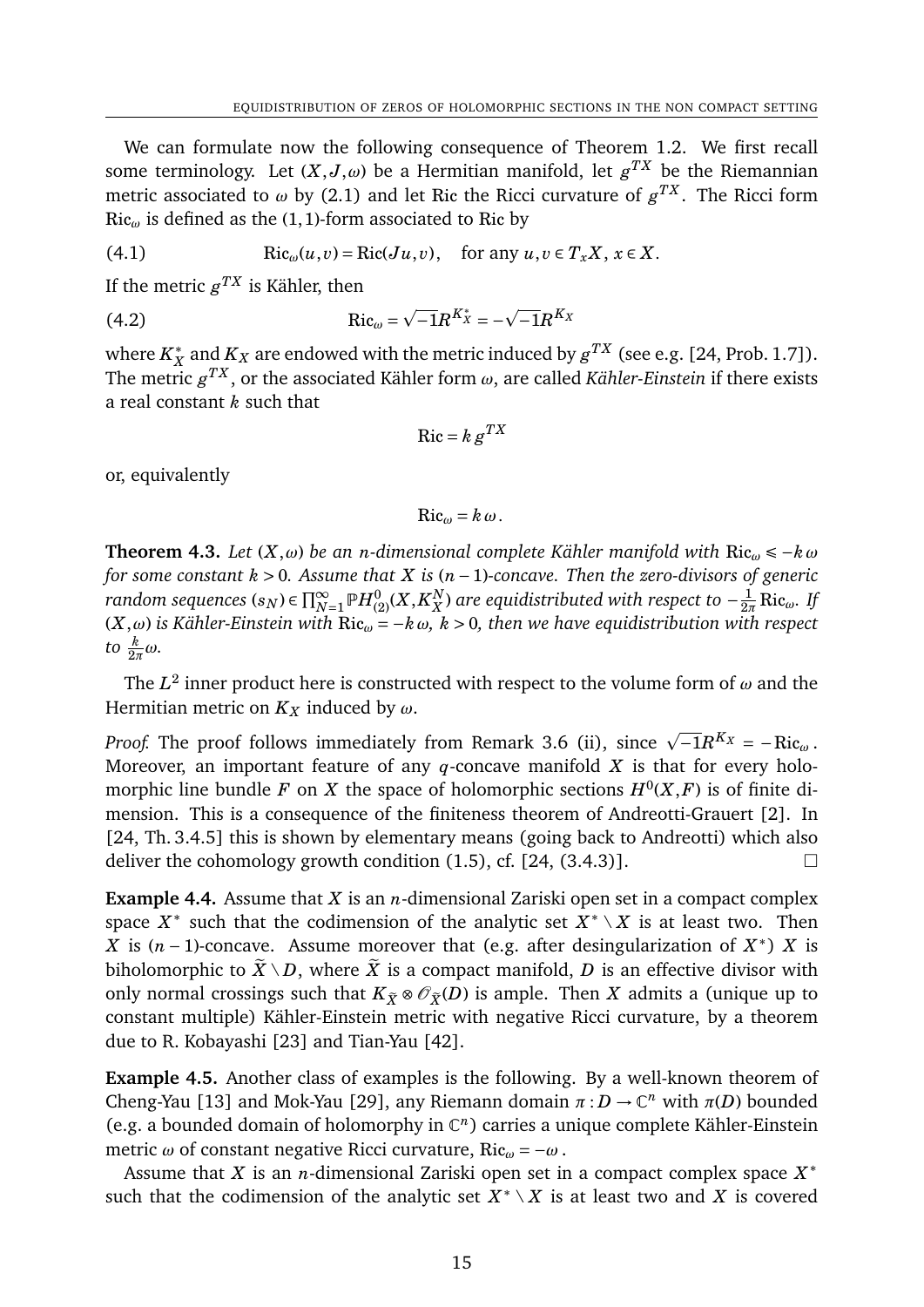by a bounded domain of holomorphy in  $\mathbb{C}^n$ . Then *X* is  $(n-1)$ -concave and it carries a complete Kähler-Einstein metric *ω* of constant negative Ricci curvature, Ric*<sup>ω</sup>* = −*ω* .

Other examples where Theorem 4.3 applies are provided by arithmetic quotients. Let us quote the following fundamental result about compactification of arithmetic quotients.

**Theorem 4.6** (Satake [36], Baily-Borel [4]). Let *X* be an *n*-dimensional,  $n \ge 2$ , irreducible *quotient of a bounded symmetric domain D by a torsion-free arithmetic group* Γ ⊂ Aut(*D*)*. Then there exists a compactification X* <sup>∗</sup> *of X such that: (i) X* ∗ *is a normal projective variety and (ii)*  $X^* \setminus X$  *is a complex analytic variety is of codimension*  $\geq 2$  *in*  $X^*$ *.* 

We are now in the position to prove Corollary 1.6.

*Proof of Corollary 1.6.* By Example 4.2 it follows that an *n*-dimensional arithmetic quotient *X*, with  $n \ge 2$ , is ( $n-1$ )-concave, since the singular locus of  $X^*$  has dimension at most *n*−2. (The proof of pseudoconcavity (initially in a weaker sense) of arithmetic quotients by Andreotti-Grauert [1] and Borel [11] actually also shows that *X* is (*n*−1)-concave.)

Assume that  $X = \Gamma \backslash D$ , where *D* is a bounded symmetric domain and  $\Gamma$  an arithmetically defined discontinuous group that acts freely on *D*. The domain *D* has a canonical Aut(*D*)-invariant Kähler metric, namely the Bergman metric. Pick a basis  ${S_i}_{i\geq 1}$  of the Hilbert space  $H^0_{(2)}(D)$  of square-integrable holomorphic functions. The Bergman kernel is defined as the locally uniformly convergent sum

$$
P(z, w) = \sum S_i(z) \overline{S}_i(w)
$$

which is in fact independent of the choice of the basis. The Bergman metric

(4.3) 
$$
\omega_D^{\mathscr{B}} := \sqrt{-1} \partial \bar{\partial} \log P(z, z)
$$

is invariant under Aut(*D*) ([28, Ch. 4, §1, Prop. 2]) and obviously Kähler. Therefore it descends to a Kähler metric on  $X$ , denoted  $\omega_X^{\mathscr{B}}.$  Since  $(D,\omega_D^{\mathscr{B}})$  is a Hermitian symmetric manifold, the Bergman metric is complete. Therefore  $(X,\omega_X^{\mathscr{B}})$  is complete with respect to the Bergman metric.

The volume form of  $\omega_D^{\mathscr{B}}$  defines a Hermitian metric in the canonical line bundle  $K_D$ and there holds  $\sqrt{-1}R^{K_D} = \omega_D^{\mathcal{B}}$ . In fact, since  $\omega_D^{\mathcal{B}}$  is invariant, the forms  $(\omega_D^{\mathcal{B}})^n$  and there holds  $\sqrt{-1}R^{K_D} = \omega_D^{\mathcal{B}}$ .  $P(z, z) dz_1 \wedge d\bar{z}_1 \wedge \cdots \wedge dz_n \wedge d\bar{z}_n$  are both invariant  $(n, n)$  forms ([28, Ch. 4, §1, Prop. 2]). Since *D* is homogeneous, an invariant object is determined by its value in a point. Hence, two (*n*,*n*)−forms only differ by a constant. Writing

$$
(\omega_D^{\mathcal{B}})^n = c P(z, z) dz_1 \wedge d\bar{z}_1 \wedge \cdots \wedge dz_n \wedge d\bar{z}_n
$$

shows that  $\sqrt{-1}R^{K_D}$  =  $\overline{-1}\partial \overline{\partial} \log P(z, z) = \omega_D^{\mathcal{B}}$  ([28, Ch. 4, §1, Prop. 3]). Since  $\omega_D^{\mathcal{B}}$  deshows that  $\sqrt{-1}R^{T-2} = \sqrt{-1}\omega \log P(z, z) = \omega_D^2$  ([28, Cn. 4, 91, Prop. 3]). Since  $\omega_D^2$  descends to *X*, we also have  $\sqrt{-1}R^{K_X} = \omega_X^{\mathscr{B}}$ . The result follows therefore from Theorems 1.2, 1.5 and 4.3.

Note that in the above examples the base manifold *X* turns out to be actually quasiprojective. In fact, we can replace the hypothesis that *X* is (*n* − 1)-concave in Theorem 4.3 by the hypothesis that *X* is quasi-projective and obtain the same conclusions. More precisely we have the following.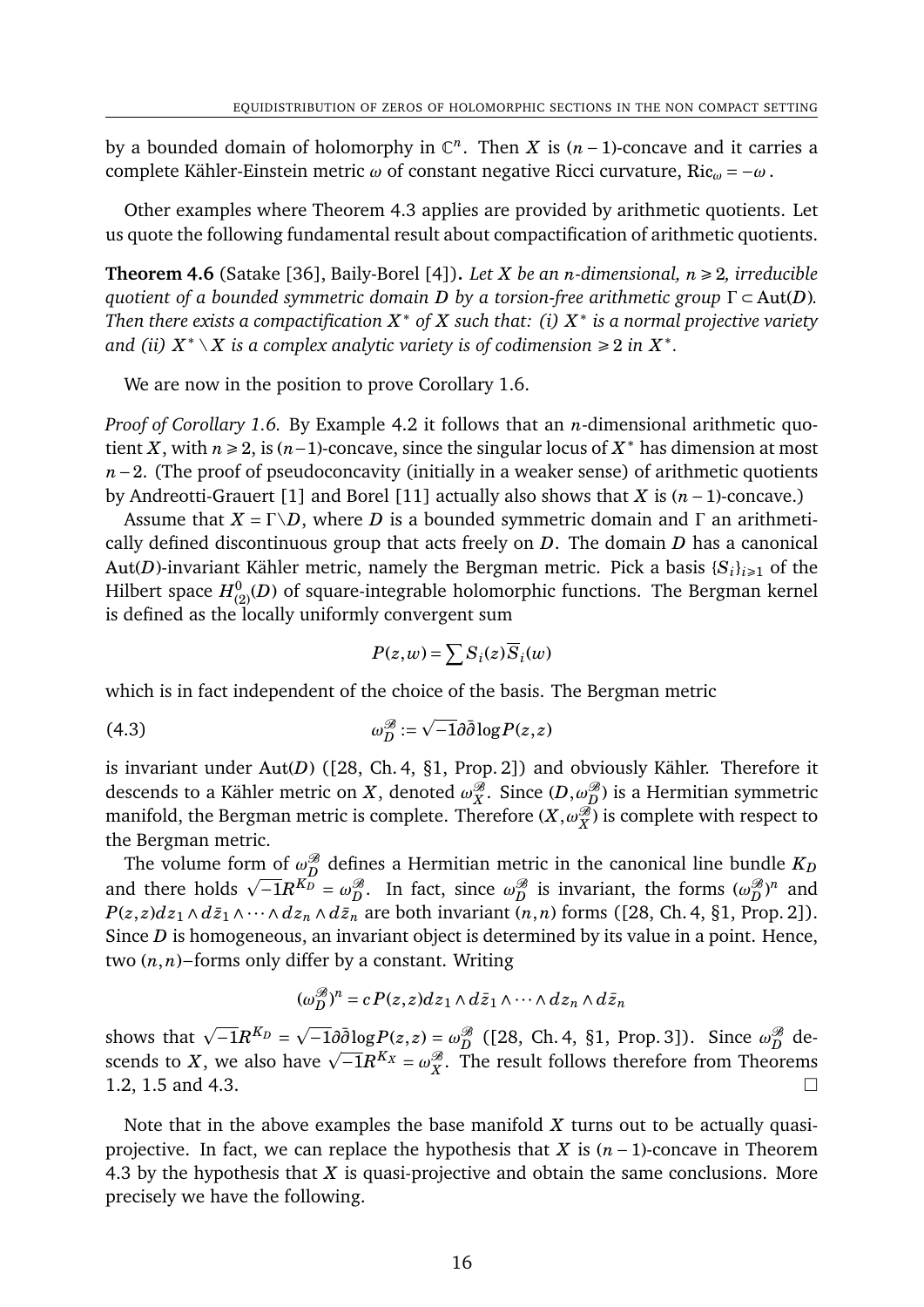**Theorem 4.7.** *Let*  $(X, ω)$  *be an n*-dimensional complete Kähler manifold with Ric<sub>ω</sub> ≤ −*k* ω *for some constant k* > 0*. Assume that X is is quasi-projective. Then the zero-divisors* of generic random sequences  $(s_N) \in \prod_{N=1}^\infty \mathbb{P} H_{(2)}^{0}(X,K_X^N)$ *X* ) *are equidistributed with respect to*  $-\frac{1}{2}$ 2*π* Ric*ω. If* (*X*,*ω*) *is Kähler-Einstein with* Ric*<sup>ω</sup>* = −*kω, k* > 0*, then we have equidistribution with respect to*  $\frac{k}{2\pi}\omega$ *. Moreover, we have an estimate of the convergence speed on compact sets as in Theorem 1.5.*

*Proof.* Let  $\overline{X}$  be a smooth compactification of *X* such that  $D = \overline{X} \setminus X$  is a divisor with simple normal crossings. By [41, Lemma 5.1] any holomorphic section of  $H_{(2)}^{0}(X,K_{X}^{N}% )$  $_{X}^{N})$ extends to a meromorphic section of  $K_{\overline{v}}^N$ *X* with poles along of order at most *N* along *D*, i.e.,  $H^0_{(2)}(X,K_X^N)$  $(X^N) \subset H^0(\overline X, K^N_{\overline X})$  $\frac{N}{X}$  ⊗ [*D*]<sup>*N*</sup>). It follows that  $H^0_{(2)}(X,K_X^N)$ *X* ) are finite dimensional and (1.5) is satisfied. By applying Theorems 1.2 and 1.5 (cf. Remark 3.6) we obtain the  $r$ esult.

**Remark 4.8.** We can identify more precisely the sections of  $H_{(2)}^{0}(X, K_X^N)$  $_X^N$ ) in Theorem 4.7 in terms of sections on a compactification  $\overline{X}$  as above.

(i) By [30, Prop. 1.11] we have  $H_{(2)}^{0}(X, K_X^N)$  $(X^N) \subset H^0(\overline X, K^N_{\overline X})$  $\frac{N}{X}$ ⊗[*D*]<sup>*N*−1</sup>) in the conditions of Theorem 4.7.

(ii) Let  $\overline{X}$  be a projective manifold and let *D* be an effective divisor with only normal crossings such that  $K_{\overline{X}}\otimes \mathscr{O}_{\overline{X}}(D)$  is ample. Let  $\omega$  be a complete Kähler metric on  $X=\overline{X}\setminus D$ such that Ric<sub>ω</sub> =  $-\omega$  (cf. [23, 42]). The metric  $\omega$  has Poincaré growth on *X* (cf. the proof of [23, Th. 1]) so by the proof of [19, Lemma 5.2] we have  $H^0_{(2)}(X,K_X^N)$  $X^N$ ) =  $H^0(\overline{X}, K^N_{\overline{X}})$ *X* ⊗  $[D]^{N-1}$ ).

## 5. EQUIDISTRIBUTION OF ZEROS OF MODULAR FORMS

Consider the group  $SL_2(\mathbb{Z})$  acting on the hyperbolic plane  $\mathbb H$  via linear fractional transformations. Let Γ be any subgroup of finite index that acts freely and properly discontinuously. Then the quotient space is naturally endowed with a smooth manifold structure and we want to consider holomorphic line bundles on  $Y = \Gamma \backslash \mathbb{H}$ .

Denote by *p* the projection map  $H \to \Gamma \backslash H$ . For any line bundle  $L \to Y$  there exists a global trivialization

$$
\varphi: p^*L \to \mathbb{H} \times \mathbb{C}.
$$

By invariance,  $(p^*L)_\tau = (p^*L)_{\gamma\tau}$  for any  $\gamma \in \Gamma$  and we can form  $j_\gamma(\tau) := \varphi_{\gamma\tau} \circ \varphi_\tau^{-1}$ . Clearly, *j*<sup>*γ*</sup> ∈  $\mathcal{O}^*(\mathbb{H})$  and satisfies *j*<sub>*γγ*</sub>(*τ*) = *j*<sub>*γ*</sub>(*γ'τ*)*j*<sub>*γ*'</sub>(*τ*). The map *j* : Γ ×  $\mathbb{H} \to \mathbb{C}^\times$  is called an automorphy factor for Γ. Conversely, any automorphy factor induces a Γ− action on the trivial bundle H × ℂ via  $(τ, z)$  →  $(γτ, j<sub>γ</sub>(τ)z)$  and the quotient becomes a holomorphic line bundle on *Y* with transition functions given by the *jγ*.

Holomorphic sections of  $L$  can be identified with holomorphic functions on  $H$  that satisfy  $f(\gamma \tau) = j_{\gamma}(\tau) f(\tau)$ . Sections of the tensor powers  $L^N$  satisfy  $f(\gamma \tau) = j_{\gamma}(\tau)^N f(\tau)$ . Hermitian metrics on *L* are identified with smooth (real) functions that satisfy  $h(\gamma \tau) =$  $|j_\gamma(\tau)|^{-2}h(\tau)$ , the induced metric on  $L^N$  corresponds to  $h^N(\gamma \tau) = |j_\gamma(\tau)|^{-2N}h^N(\tau)$ .

We consider a canonical map  $\Gamma \times \mathbb{H} \to \mathbb{C}^{\times}$ ,

$$
(\gamma, \tau) \mapsto \left. \frac{d\gamma}{dz} \right|_{\tau}
$$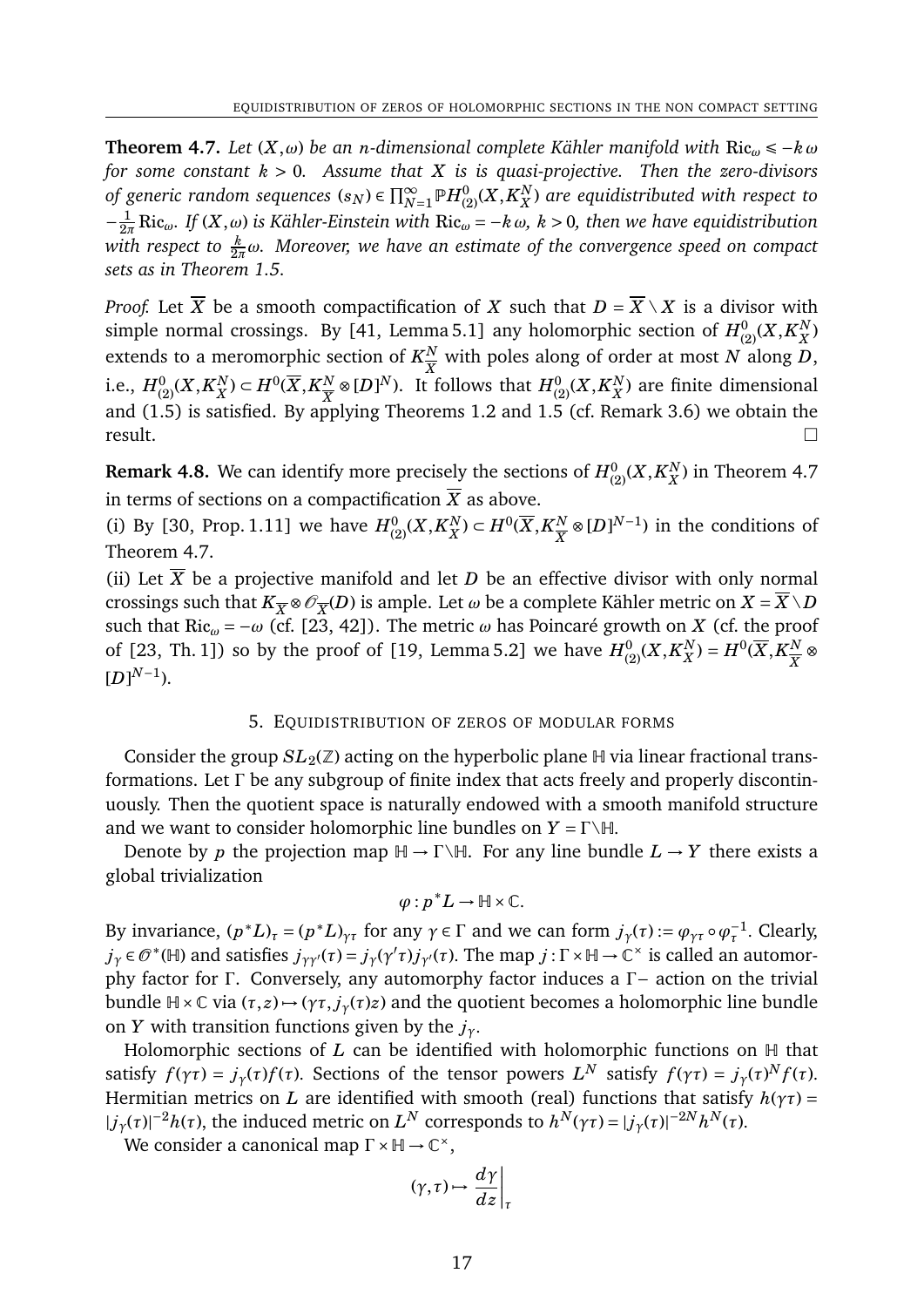·

where  $\frac{d\gamma}{dz}$  is the complex differential. The chain rule implies  $\frac{d\gamma\gamma'}{dz}(\tau) = \frac{d\gamma}{dz}(\gamma'\tau)\frac{d\gamma'}{dz}(\tau)$ . We call this map the canonical automorphy factor. Recall that *γ* ∈ Γ are the transition maps of the coordinate charts on *Y*. Therefore the  $\frac{d\gamma}{dz}$  are the transition functions of the tangent bundle *TY*. Explicitly,

$$
\gamma\tau = \left(\begin{array}{cc} a & b \\ c & d \end{array}\right)\tau = \frac{a\tau + b}{c\tau + d}, \qquad \frac{d\gamma}{dz}(\tau) = \frac{1}{(c\tau + d)^2}
$$

The transition functions of the dual bundle  $T^*Y = K_Y$  are then  $j_\gamma(\tau) = (c\tau + d)^2$ .

Summarizing, holomorphic functions on  $H$  that satisfy the transformation law  $f(\gamma \tau) =$  $(c\tau + d)^{2N} f(\tau)$  are in correspondence with holomorphic sections of the bundle  $K_Y^{\otimes N} \to Y$ .

**Definition 5.1.** A modular form for Γ of weight 2*N* is a function on H such that:

(1)  $f(\gamma \tau) = (c\tau + d)^{2N} f(\tau)$ , all  $\tau \in \mathbb{H}$ ,

(2)  $f$  is holomorphic on  $H$ ,

(3) *f* is "holomorphic at the cusps".

A modular form *f* that is zero at every cusp of  $\Gamma$  is called a cusp form. We write  $\mathcal{M}_{2N}(\Gamma)$ for the space of modular forms of weight 2*N* and  $\mathcal{S}_{2N}(\Gamma)$  for the subspace of cusp forms.

The last condition means the following. If the index  $[SL_2(\mathbb{Z}) : \Gamma]$  is finite, then for some natural number  $\ell$  the transformation  $z \mapsto z + \ell$  is contained in  $\Gamma$  and by (1),  $f(z+\ell) = f(z)$ . We identify a neighbourhood  $\{0 < \Re z \leq \ell, \Im z > c\}$  of  $\infty$  with the punctured disk  $\{0 < |w| < \ell, \Im z \leq \ell, \Im z > c\}$  $\exp(-2\pi c/\ell)$ } via the map *q* : *z* →  $\exp(2\pi\sqrt{-1}z/\ell)$  and define the *q*-expansion  $\hat{f}$  of *f* at the cusp  $\infty$  by  $q^*\hat{f} = f$ . By definition,  $f$  is holomorphic (resp. 0) at  $\infty$  if  $\hat{f}$  is holomorphic (resp. 0) at 0. Now any other cusp  $\sigma$  of  $\Gamma$  is of the form  $\sigma = \alpha \infty$  with some  $\alpha \in SL_2(\mathbb{Z})$ and we say that *f* is holomorphic (resp. 0) at  $\sigma$  if  $j_{\alpha}^{-1}f \circ \alpha$  is is holomorphic (resp. 0) at ∞.

The space  $\mathcal{M}_{2N}(\Gamma)$  is finite dimensional for any *N*, in case *N* = 0 the dimension is 1 and in case  $N < 0$  the dimension is 0. In the following, we consider  $N \ge 1$ .

The bundle *K<sup>Y</sup>* inherits a positively curved metric from the hyperbolic space. Namely, we endow the canonical bundle of H (which is trivial) with the metric *h* described in terms of the length of the section 1 by  $|1|_h(z) := |\Im z| = |y|$ . This metric descends to a metric on *K<sup>Y</sup>* and we have

$$
p^*(\sqrt{-1}R^{K_Y}) = -\sqrt{-1}\partial\bar{\partial}\log y^2
$$
  

$$
= -\sqrt{-1}\partial\bar{\partial}\log(-\frac{1}{4}(z-\bar{z})^2)
$$
  

$$
= -\sqrt{-1}\frac{2}{(z-\bar{z})^2}dz \wedge d\bar{z}
$$
  

$$
= \sqrt{-1}\frac{1}{2y^2}dz \wedge d\bar{z}
$$
  

$$
= \frac{dx \wedge dy}{y^2}.
$$

Let *D* be a fundamental domain for Γ. If *f* is any modular form of weight 2*N*, *g* a cusp form of the same degree, then the integral

$$
\int_D f(z)\bar{g}(z) y^{2N-2} dxdy
$$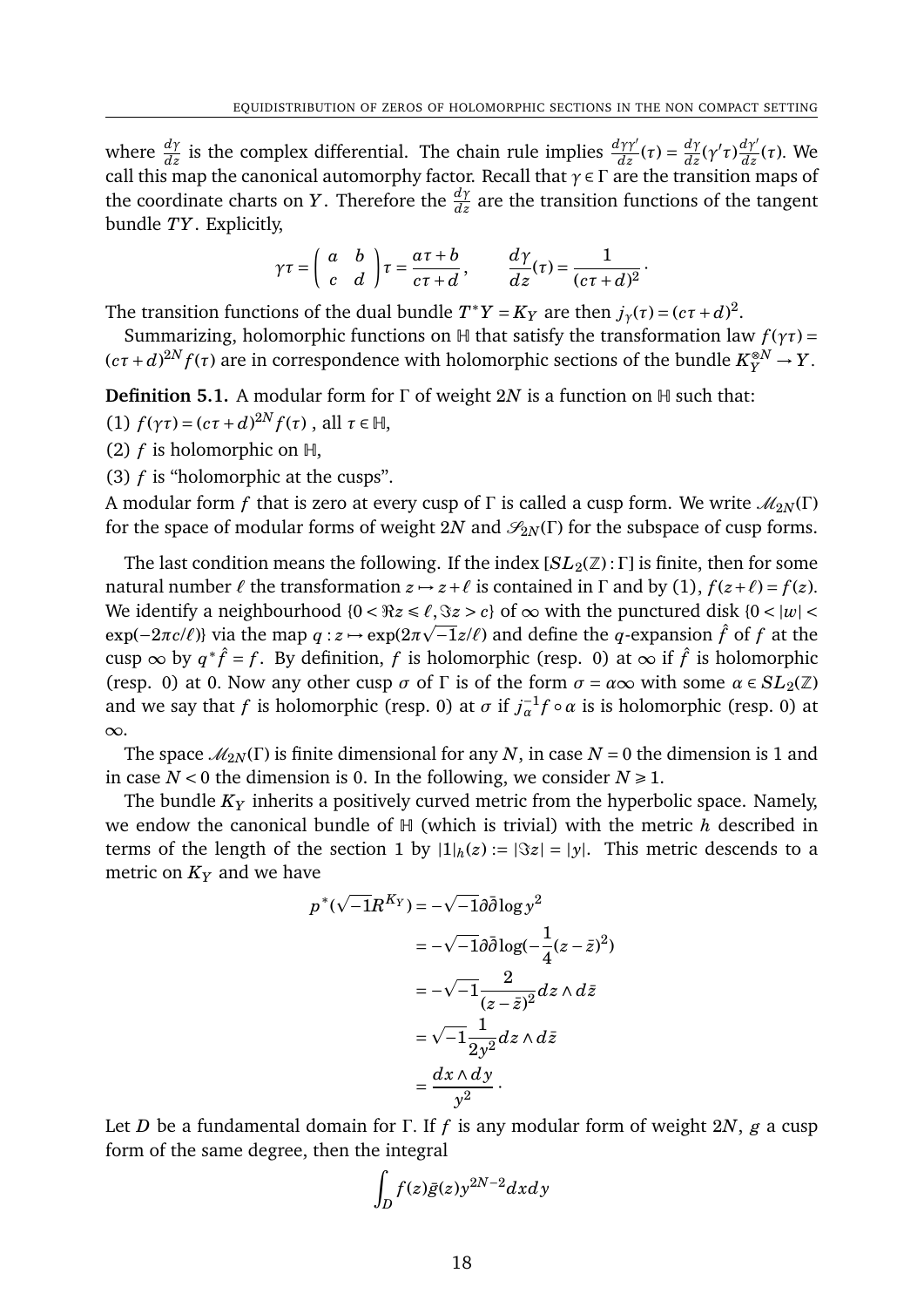converges and defines a Hermitian product on  $\mathcal{S}_{2N}(\Gamma)$ , called the Petersson inner product. This is just the induced  $L^2$  product on  $H^0(Y,K_{Y}^N)$  $Y^N$ ). We wish to describe the subspace  $H^0_{(2)}(Y,K^N_Y$  $Y^N_Y$ ) of square integrable sections, i.e.  $f \in H_{(2)}^0(Y, K_Y^N)$  $_Y^N$ ) is a function on  $\mathbb H$  satisfying conditions  $(1)$ , $(2)$  from Definition 5.1 and such that

$$
\int_D |f|^2 y^{2N-2} dx dy < \infty.
$$

Since the cusps of  $\Gamma$  are all of the form  $\sigma_i \in SL_2(\mathbb{Z}), 1 \le i \le |SL_2(\mathbb{Z}): \Gamma|$ , it suffices to consider the integral in a neighbourhood  $U(\infty)$  of  $\infty$ . Using  $\hat{f}$  defined on  $A := \{0 < |w| < \exp(-2\pi c/\ell)\}$  we compute

$$
\int_{U(\infty)\cap D} |f|^2 y^{2N-2} dxdy \sim \int_c^{\infty} \int_0^{\ell} |f|^2 y^{2N-2} dxdy
$$
\n
$$
\geq \int_{q^{-1}(A)} |f|^2 dx \wedge dy \qquad \text{(since } N \geq 1\text{)}
$$
\n
$$
= \int_A |\hat{f}(w)|^2 \frac{\sqrt{-1}}{2} \frac{dw \wedge d\bar{w}}{4\pi^2 |w|^2}
$$
\n
$$
\gtrsim \int_A |\hat{f}(w)|^2 \frac{\sqrt{-1}}{2} dw \wedge d\bar{w}.
$$

Hence, at each cusp the *q*-expansion of *f* is locally square integrable. We have the following simple lemmas.

**Lemma 5.2.** *Denote*  $\mathbb{D} = \{z \in \mathbb{C} : |z| < 1\}$  *and let*  $\widehat{f}$  *be holomorphic in*  $\mathbb{D} \setminus \{0\}$ *. Then*  $\widehat{f} \in L^2_{loc}(\mathbb{D})$ *if and only if*  $\hat{f}$  *can be holomorphically extended to the whole disk.* 

*Proof.* Consider the Laurent-expansion  $\widehat{f} = \sum_{v \in \mathbb{Z}} a_v w^v$ . In the annuli  $R_{r_1, r_2} = \{r_1 \le |w| \le r_2\}$ the series is normally convergent. We compute

$$
\int_{R_{r_1,r_2}} |\widehat{f}|^2 \frac{\sqrt{-1}}{2} dw \wedge d\bar{w} = \sum_{\mu,\nu} a_{\mu} \bar{a}_{\nu} \Big( \int w^{\mu} \bar{w}^{\nu} \frac{\sqrt{-1}}{2} dw \wedge d\bar{w} \Big)
$$

$$
= \sum_{\nu \in \mathbb{Z}} |a_{\nu}|^2 2\pi \int_{r_1}^{r_2} r^{2\nu+1} dr.
$$

Either the principal part of  $\hat{f}$  at 0 is zero or there exists  $v < 0$  such that  $|a_v|^2 > 0$ . In this case,

$$
\|\widehat{f}\|_{L^2(\mathbb{D})}^2 \ge 2\pi |a_v|^2 \int_{r_1}^{r_2} r^{2v+1} dr
$$

and this is unbounded as  $r_1 \rightarrow 0$ .

Thus  $H^0_{(2)}(Y,K^N_Y$  $\binom{N}{Y}$  is of finite dimension. More precisely there holds:

 $\bf L$ emma 5.3. With the above notations we have  $H^0_{(2)}(Y,K_Y^N)$  $\mathcal{S}_Y^N$ )  $\simeq \mathcal{S}_{2N}(\Gamma)$ .

*Proof.* Since the Petersson inner product is the  $L^2$  product we have  $S_{2N}(\Gamma)$  ⊂  $H^0_{(2)}(Y,K_Y^N)$ *Y* ). Let  $f \in H_{(2)}^0(Y, K_Y^N)$ *Y* ). By the preceding lemma, *f* corresponds to a modular form of weight 2*N*. We have to show that this modular forms vanishes at the cusps. It suffices to consider the cusp at ∞. Assume that *f* does not vanish at ∞ and  $\hat{f}$  is the *q*−expansion of *f* around  $\infty$ . Then  $|\hat{f}(0)|^2 = b > 0$  and  $|f|^2 \ge b/2$  in a neighbourhood of  $\infty$ . Then

$$
\int_c^{\infty} \int_0^{\ell} |f|^2 y^{2N-2} dx dy \ge \frac{\ell b}{2} \int_c^{\infty} y^{2N-2} dy = \infty, \quad N \ge 1.
$$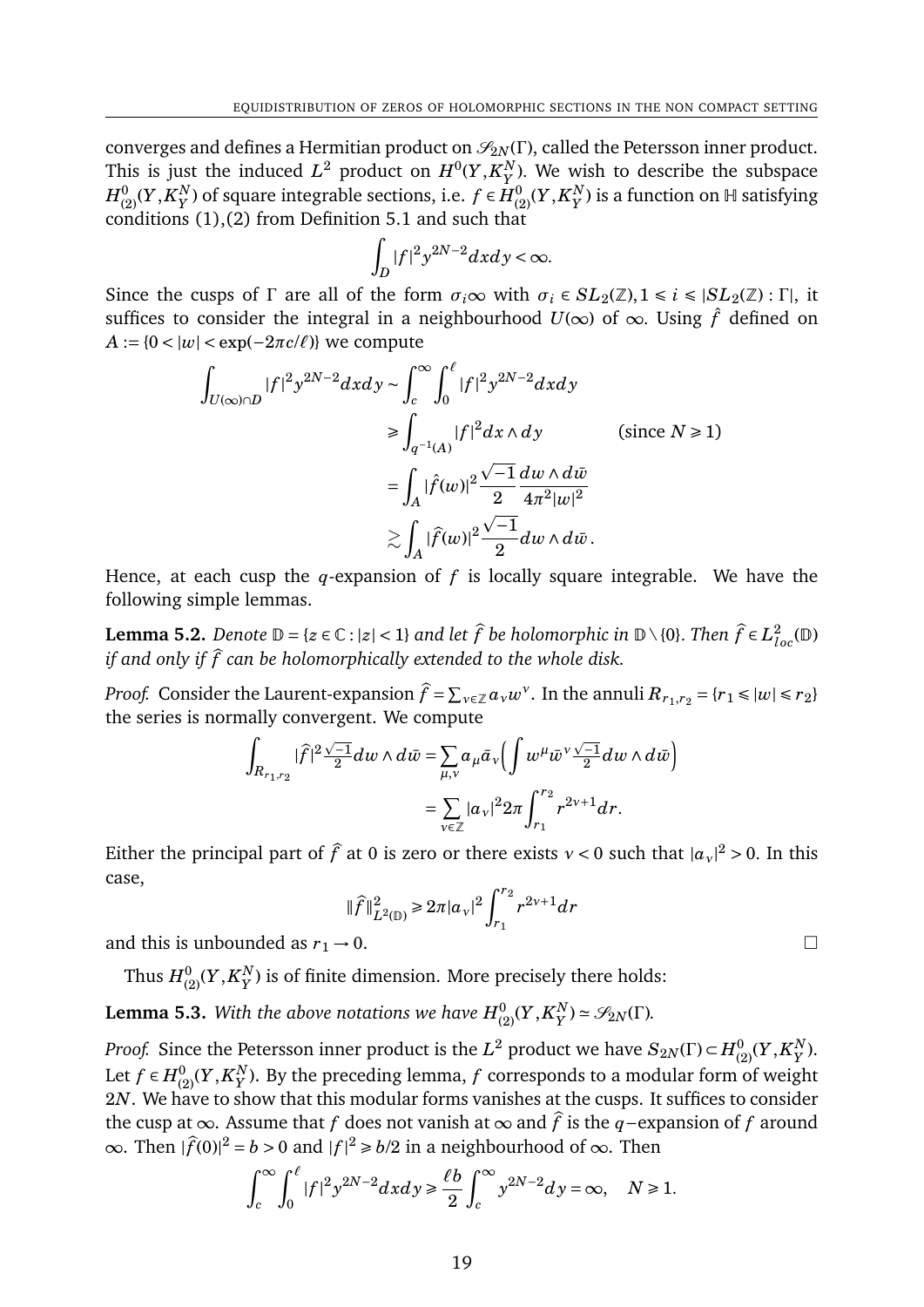This contradiction shows that *f* corresponds to a cusp form.

It is well-known, by the Riemann-Roch formula, that dim  $\mathscr{S}_{2N}(\Gamma) \sim N$ , as  $N \to \infty$ . Therefore, Theorems 1.2, 1.5 (cf. Remark 3.6) and the above discussion immediately imply Corollary 1.7.

### 6. EQUIDISTRIBUTION ON QUASIPROJECTIVE MANIFOLDS

In the previous sections we considered the equidistribution with respect to some canonical Kähler metrics. We turn now to the case of quasiprojective manifolds and construct adapted metrics using a method of Cornalba and Griffiths. They depend of some choices but have the advantage of being very general.

Let  $X$  ⊂  $\mathbb{P}^k$  be a quasiprojective manifold, denote by  $\overline{X}$  ⊂  $\mathbb{P}^k$  its projective closure and let  $\Sigma = \overline{X} \setminus X$ . Denote by  $L = \mathcal{O}(1)|_{\overline{X}}$  the restriction of the hyperplane line bundle  $\mathcal{O}(1) \to \mathbb{P}^k$ .

We consider a resolution of singularities  $\pi : \tilde{X} \to \overline{X}$  in order to construct appropriate metrics on *X* and  $L|_X$ . More precisely, there exists a finite sequence of blow-ups

$$
\widetilde{X} = X_m \xrightarrow{\tau_m} X_{m-1} \xrightarrow{\tau_{m-1}} \cdots \xrightarrow{\tau_1} X_0 = \overline{X}
$$

along smooth centers  $Y_j$  such that

- (1) *Y<sub>j</sub>* is contained in the strict transform  $\Sigma_j = \overline{\tau_j^{-1}}$ *j* (Σ*j*−1\*Yj*−1), Σ<sup>0</sup> = Σ,
- (2) the strict transform of  $\Sigma$  through  $\pi = \tau_m \circ \tau_{m-1} \circ \cdots \tau_1$  is smooth and  $\pi^{-1}(\Sigma)$  is a divisor with simple normal crossings in  $\tilde{X}$ ,
- (3)  $X = \overline{X} \setminus \Sigma \simeq \widetilde{X} \setminus \pi^{-1}(\Sigma)$  are biholomorphic.

If  $\pi^{-1}(\Sigma) = \cup S_j$  is a decomposition into smooth irreducible components, we denote for each *j* the associated holomorphic line bundle by  $\mathcal{O}_{\tilde{X}}(S_i)$  and by  $\sigma_i$  a holomorphic section vanishing to first order along *S<sup>j</sup>* . Let Θ be the fundamental form of any smooth Hermitian metric on  $\tilde{X}$ . Since  $\tilde{X}$  is projective, we can choose a Kähler form Θ, but the construction works in general. The generalized Poincaré metric on  $\widetilde{X} \setminus \pi^{-1}(\Sigma) \simeq X$  is defined by the Hermitian form

(6.1) 
$$
\Theta_{\varepsilon} = \Theta - \sqrt{-1} \varepsilon \sum_{j} \partial \overline{\partial} \log(-\log \| \sigma_{j} \|_{j}^{2})^{2}, \quad 0 < \varepsilon \ll 1 \text{ fixed},
$$

where we have chosen smooth Hermitian metrics  $\|\cdot\|_j$  on  $\mathcal{O}_{\tilde{X}}(S_j)$  such that  $\|\sigma_j\|_j < 1$ . The generalized Poincaré metric (6.1) is a complete Hermitian metric on  $\tilde{X} \setminus \pi^{-1}(\Sigma) \simeq X$  and satisfies the curvature estimates

$$
-C\Theta_{\varepsilon} < \sqrt{-1}R^{K_X} < C\Theta_{\varepsilon}, \qquad |\partial\Theta_{\varepsilon}|_{\Theta_{\varepsilon}} < C
$$

with some positive constant *C* (where the metric on  $K_X$  is the induced metric by  $\Theta_{\varepsilon}$ ). A proof of this fact can be found in [24, Lemma 6.2.1]. Next we construct a metric on *L* that dominates the Poincaré metric. By [24, Lemma 6.2.2], there exists a Hermitian line bundle  $(\widetilde{L}, h^L)$  on  $\widetilde{X}$  with positive curvature  $R^L$  on  $\widetilde{X}$ , and such that

$$
\widetilde{L}|_{\widetilde{X}\setminus \pi^{-1}(\Sigma)} \simeq \pi^*(L^m)|_X,
$$

with some  $m \in \mathbb{N}$ . If we equip  $L|_X$  with the metric

(6.2) 
$$
h_{\delta}^{L} = (h^{\widetilde{L}})^{\frac{1}{m}} \prod_{j} (-\log \|\sigma_j\|_{j}^{2})^{2\delta}, \quad \text{for } 0 < \delta \ll 1,
$$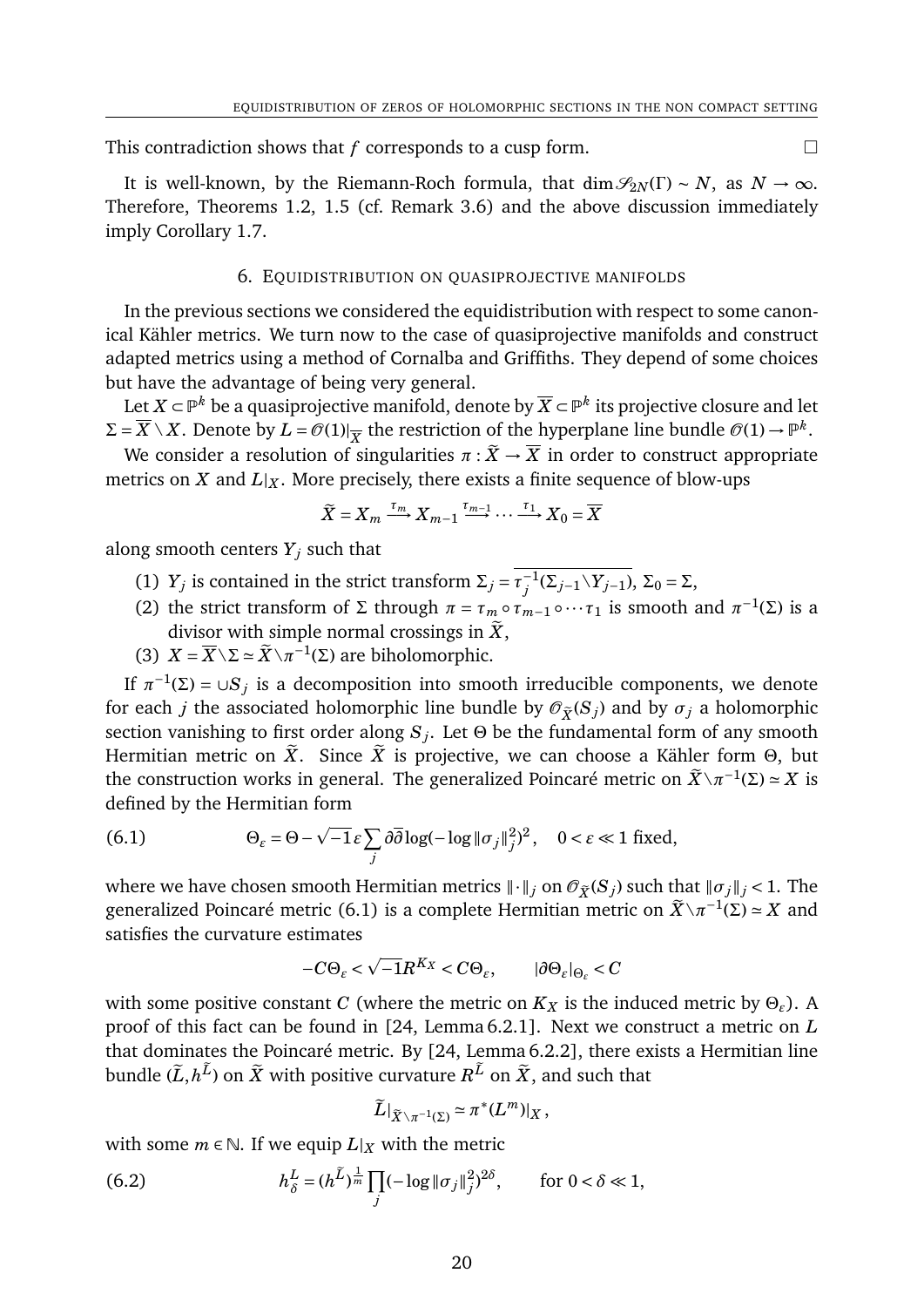we obtain that for any  $0 < \delta \ll 1$  there exists  $\eta > 0$  such that following estimate holds

$$
\sqrt{-1}R^{h_{\delta}^L} > \eta \Theta_{\varepsilon}.
$$

This holds true since  $R^L$  extends to a strictly positive (1,1)-form dominating a small positive multiple of  $\Theta$  on  $\tilde{X}$ . Thus, the expansion of the Bergman kernel holds as in Theorem 2.1. Moreover, the space of holomorphic  $L^2$ -sections

$$
H^0_{(2)}(X,L^N,\Theta_{\varepsilon},h^{L^N}_{\delta}):=\big\{s\in \mathcal{O}_X(L^N)\colon \int_X |s|^2_{h^{L^N}_{\delta}}\Theta_{\varepsilon}^n/n!<\infty\big\}
$$

is finite dimensional since the holomorphic  $L^2$ -sections extend holomorphically to all of  $\widetilde{X}$ , more precisely,  $H_{(2)}^{0}(X, L^{N}) \subset H^{0}(\widetilde{X}, \pi^{*}L^{N})$ , see [24, (6.2.7.)]. In view of the previous discussion, Theorem 1.2 yields the following.

**Corollary 6.1.** Let  $X \subset \mathbb{P}^k$  be a quasiprojective manifold. Denote by  $L = \mathcal{O}(1)|_X$  the restric $t$ ion of the hyperplane line bundle  $\mathscr{O}(1) \to \mathbb{P}^k.$  Fix metrics  $\Theta_\varepsilon$  as in (6.1) and  $h^L_\delta$ *δ as in* (6.2)*. Then the zero-divisors of generic random sequences (s<sub>N</sub>)*  $\in \prod_{N=1}^{\infty} \mathbb{P}H_{(2)}^{0}(X,L^{N},\Theta_{\varepsilon},h^{L^{N}}_{\delta})$ *ric random sequences*  $(s_N) \in \prod_{N=1}^{\infty} \mathbb{P}H_{(2)}^{0}(X, L^{N}, \Theta_{\varepsilon}, h_{\delta}^{L^{N}})$  are equidistributed with respect to  $\frac{\sqrt{-1}}{2\pi}$  $\frac{\sqrt{-1}}{2\pi}R^{(L,h_{\delta}^{L})},$  where  $\Theta_{\varepsilon}$  is the generalized Poincaré metric (6.1) and  $h^L_{\delta}$ *δ is defined by* (6.2)*.*

# 7. EQUIDISTRIBUTION OF ZEROS OF ORTHOGONAL POLYNOMIALS

We wish to illustrate the result of the previous Section in the case of polynomials. As mentioned in the Introduction the distribution of zeros of random polynomials is a classical subject. Recent results were obtained by Bloom-Shiffman [9] (see also [5]) concerning the equilibrium measure  $\mu_{eq}$  of a compact set *K* endowed with a measure  $\mu$ satisfying the Bernstein-Markov inequality. In this case the zeros of polynomials in  $L^2(\mu)$ tend to concentrate around the Silov boundary of *K*. In the following we consider the equidistribution of the zeros of polynomials with respect to the Poincaré metric at infinity on C.

Of course  $\mathbb C$  is a special case of a quasi-projective variety, its complement in  $\mathbb P^1$  is the hyperplane at infinity  $H_\infty$  = { $z_0$  = 0}, via the embedding C  $\ni \zeta \mapsto [1:\zeta]$   $\in$   $\mathbb{P}^1.$  We denote as usual  $U_j = \{ [z] \in \mathbb{P}^1 : z_j \neq 0 \}$ . The hyperplane section bundle  $\mathcal{O}(1) \to \mathbb{P}^1$  comes along with the canonical (defining) section  $s_0$  locally given as  $s_0|_{U_0} = 1 \cdot e_0$ ,  $s_0|_{U_i} = z_0/z_i \cdot e_i$ *ξ* 0  $\mathcal{C}_i \cdot e_i$ , where  $e_j$  are the canonical frames of  $\mathcal{O}(1)|_{U_j}$ ,  $j = 0, 1$ . Now ∪{ $\xi_i^0$  $i<sup>0</sup>$   $<$  *R*} is an open neighbourhood of *H*∞.

Let us consider the charts:

$$
\mathbb{P}^1 = U_0 \cup \{\infty\} = U_0 \cup U_1, \quad z: U_0 \to \mathbb{C}, \quad w: U_1 \to \mathbb{C}.
$$

Consider the divisor *D* given by the following cover together with meromorphic functions  ${(U_0, 1), (U_1, w)}$ . The associated line bundle [*D*] is defined by the cocycle  $U_0 \cap U_1$ ,  $g_{01} = 1/w$ and we have  $[D] = \mathcal{O}(1)$ . A metric on  $[D]$  corresponds to functions  $h_i \in \mathscr{C}^{\infty}(U_i, \mathbb{R}_{>0})$  that satisfy  $h_1 = |g_{01}|^2 h_0.$  In  $\{|w| < R\}$  set  $h_1 = 1$  and extend it to a smooth metric over  $\mathbb{P}^1.$  Then *s*<sup>0</sup> = 0 precisely at ∞. To determine the *L* 2 -condition in the Poincaré metric it suffices to investigate the integrals in a neighbourhood of  $\infty$ .

It is well known that the holomorphic sections of [*D*] <sup>⊗</sup>*<sup>N</sup>* are identified with complex polynomials of degree  $\leq N$  in the chart  $U_0$ . We denote this space by  $\mathcal{H}_N$ . The Poincaré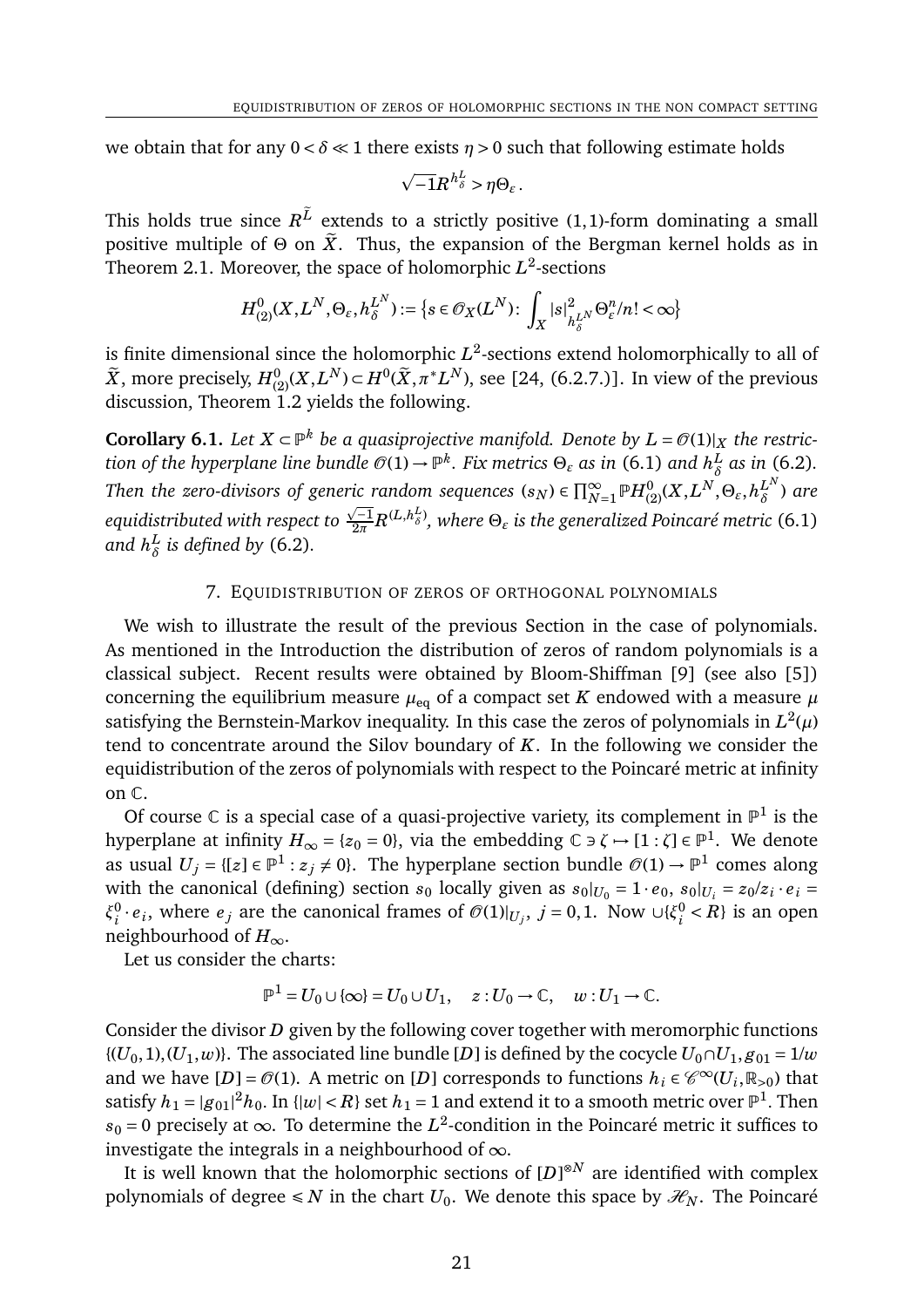metric on C is

$$
\Theta_{\varepsilon} = \omega_{\text{FS}} - \sqrt{-1} \varepsilon \partial \overline{\partial} \log(-\log \|s_0\|^2)^2,
$$

the metric on  $\mathcal{O}(1)$  is

$$
h^{\mathcal{O}(1)}_{\delta} = h^{\mathcal{O}(1)} \cdot (-\log \|s_0\|^2)^{2\delta}.
$$

Note that choosing  $δ = 2πε$  provides  $\sqrt{-1}R^{(Θ(1),h_δ^{Θ(1)})} = 2πΘ_ε$ . A polynomial  $P \in \mathcal{H}_N$  lies in  $L^2(\mathbb{C}, \Theta_\varepsilon, h^N_\delta)$  $\delta$ <sup>N</sup>) if and only if the integral

$$
\int_{|z|>R} |P(z)|^2 \underbrace{(1+|z|^2)^{-N}}_{=h^{\mathcal{O}(N)}} \Big(-\log\big|\tfrac{1}{z}\big|^2\Big)^{2N\delta}\underbrace{\Big\{\frac{\sqrt{-1}}{2\pi}\frac{dz\wedge d\bar{z}}{(1+|z|^2)^2}-\sqrt{-1}\varepsilon\partial\overline{\partial}\log\big(-\log\big|\tfrac{1}{z}\big|^2\big)^2\Big\}}_{=\Theta_\varepsilon}
$$

is finite. If deg *P* = *d*, then  $|P(z)|^2(1+|z|^2)^{-N} = O((1+|z|^2)^{-n})$ , with  $-2N \le n = 2d - 2N \le 0$ and in particular bounded.

First consider

$$
I=\int_{|z|>R}(\log|z|^2)^{2N\delta}\frac{\sqrt{-1}}{2}\frac{dz\wedge d\bar{z}}{(1+|z|^2)^2}\,.
$$

In polar coordinates

$$
I = C \int_{R}^{\infty} (\log r^2)^{2N\delta} \frac{r dr}{(1+r^2)^2}
$$
 substitute  $r^2 = e^x$ ,  $2r dr = e^x dx$   
\n
$$
= C' \int_{2\log R}^{\infty} x^{2N\delta} \frac{e^x dx}{(1+e^x)^2}
$$
  
\n
$$
\leq C' \int \frac{x^{2N\delta} dx}{(1+e^x)}
$$
  
\n
$$
\leq C' \int x^{2N\delta} e^{-x} dx < \infty.
$$

We estimate the second integral. We have

$$
\partial \overline{\partial} \log \big(-\log\big|\tfrac{1}{z}\big|^2\big)^2 = \partial \overline{\partial} \log(\log|z|^2)^2 = \frac{-2dz \wedge d\bar{z}}{|z|^2(\log|z|^2)^2}.
$$

Therefore

$$
\int_{|z|>R} (1+|z|^2)^{-n} (\log|z|^2)^{2N\delta-2} \frac{\sqrt{-1}dz \wedge d\bar{z}}{2|z|^2} = C \int_R^{\infty} (1+r^2)^{-n} (\log r^2)^{2N\delta-2} \frac{r dr}{r^2}
$$

$$
= C' \int_{2\log R}^{\infty} (1+e^x)^{-n} x^{2N\delta-2} dx
$$

is finite ( $N \rightarrow \infty$ ), only if  $n < 0$ . This shows that

$$
\mathcal{H}^N\cap L^2(\mathbb{C},\Theta_\varepsilon,h^N_\delta)=\mathcal{H}^{N-1}
$$

as sets.

**Corollary 7.1.** Denote by  $\mathbb{P}\mathcal{H}^{N-1}$  the projective space associated to  $\mathcal{H}^{N-1}$ . Then zerodivisors of generic random sequences ( $s_N$ )  $\in \prod_{N=1}^\infty \mathbb{P}\mathcal{H}^{N-1}$  are equidistributed with respect *to* Θ*<sup>ε</sup> .*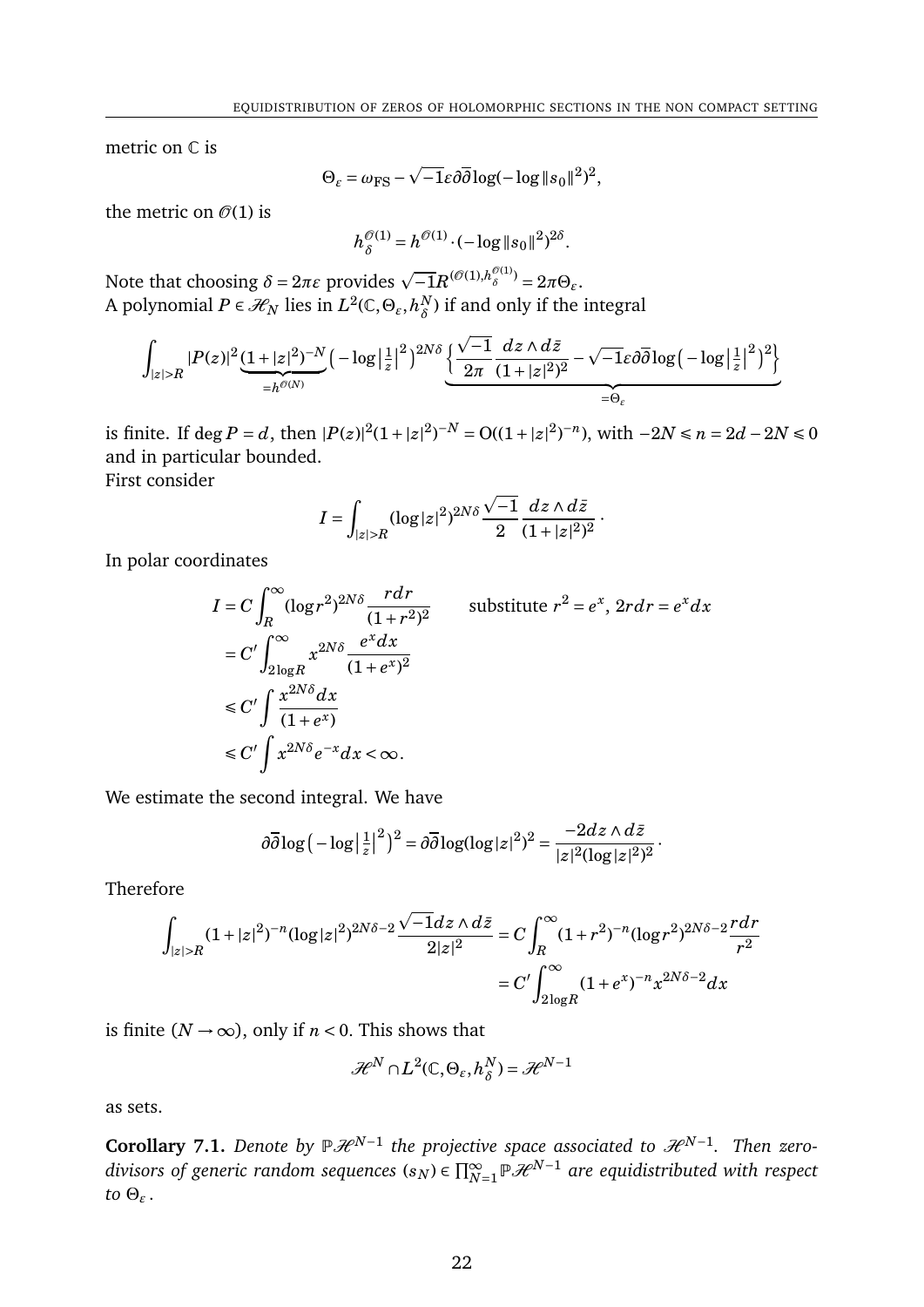#### **REFERENCES**

- [1] A. Andreotti and H. Grauert, *Algebraische Körper von automorphen Funktionen*, Nachr. Akad. Wiss. Göttingen, II. math.–phys. Klasse 1961 (1961), 39–48.
- [2] , *Théorèmes de finitude pour la cohomologie des espaces complexes*, Bull. Soc. Math. France **90** (1962), 193–259.
- [3] A. Andreotti and G. Tomassini, *Some remarks on pseudoconcave manifolds*, Essays on Topology and Related Topics dedicated to G. de Rham (A. Haefinger and R. Narasimhan, eds.), Springer-Verlag, 1970, pp. 85–104.
- [4] W. L. Baily and A. Borel, *Compactification of arithmetic quotients of bounded symmetric domains*, Ann. of Math. **84** (1966), 442–528.
- [5] R. J. Berman, *Bergman kernels and equilibrium measures for polarized pseudo-concave domains*, Int. J. Math. **21** (2010), no. 1, 77–115.
- [6] J.-M. Bismut and G. Lebeau, *Complex immersions and Quillen metrics*, Inst. Hautes Études Sci. Publ. Math. **74** (1991), 1–298.
- [7] P. Bleher and X. Di, *Correlation between zeros of a random polynomial*, J. Stat. Phys. **88** (1997), no. 1-2, 269–305.
- [8] P. Bleher, B. Shiffman, and S. Zelditch, *Universality and scaling of correlations between zeros on complex manifolds*, Invent. Math. **142** (2000), no. 2, 351–395.
- [9] T. Bloom and B. Shiffman, *Zeros of random polynomials on* C *<sup>m</sup>*, Math. Res. Lett. **14** (2007), no. 3, 469–479.
- [10] E. Bogomolny, O. Bohigas, and P. Leboeuf, *Quantum chaotic dynamics and random polynomials*, J. Statist. Phys. **85** (1996), no. 5-6, 639–679.
- [11] A. Borel, *Pseudo-concavité et groupes arithmétiques*, Essays on Topology and Related Topics dedicated to G. de Rham (A. Haeflinger and R. Narasimhan, eds.), Springer-Verlag, 1970, pp. 70–84.
- [12] D. Catlin, *The Bergman kernel and a theorem of Tian*, Analysis and geometry in several complex variables (Katata, 1997), Trends Math., Birkhäuser Boston, Boston, MA, 1999, pp. 1–23.
- [13] S.-Y. Cheng and S.-T. Yau, *On the existence of a complete Kähler metric on non-compact complex manifolds and the regularity of Fefferman's equation*, Commun. Pure Appl. Math. **33** (1980), 507–544.
- [14] J. Cogdell and W. Luo, *The Bergman kernel and mass equidistribution on the Siegel modular variety*, 2008, Preprint.
- [15] J.-P. Demailly, *Complex analytic and differential geometry*, 2001, published online at www-fourier.ujfgrenoble.fr/˜demailly/lectures.html.
- [16] T.-C. Dinh and N. Sibony, *Distribution des valeurs de transformations méromorphes et applications*, Comment. Math. Helv. **81** (2006), no. 1, 221–258.
- [17] , *Super-potentials of positive closed currents, intersection theory and dynamics.*, Acta Math. **203** (2009), no. 1, 1–82.
- [18] J. E. Fornæss and N. Sibony, *Complex dynamics in higher dimension. II.*, Modern methods in complex analysis (Th. Bloom et al., ed.), Ann. Math. Stud., vol. 137, Princeton University Press, 1995, pp. 135– 182.
- [19] A. Fujiki, *An L* <sup>2</sup> *Dolbeault lemma and its applications.*, Publ. Res. Inst. Math. Sci. **28** (1992), no. 5, 845–884.
- [20] P. Griffiths and J. Harris, *Principles of Algebraic Geometry*, John Wiley and Sons, New York, 1978.
- [21] J. H. Hannay, *Chaotic analytic zero points: exact statistics for those of a random spin state*, J. Phys. A **29** (1996), no. 5, 101–105.
- [22] R. Holowinsky and K. Soundararajan, *Mass equidistribution for Hecke eigenforms*, Ann. Math. (2) **172** (2010), no. 2, 1517–1528.
- [23] R. Kobayashi, *Kähler-Einstein metric on an open algebraic manifold*, Osaka J. Math. **21** (1984), 399– 418.
- [24] X. Ma and G. Marinescu, *Holomorphic Morse inequalities and Bergman kernels*, Progress in Math., vol. 254, Birkhäuser, Basel, 2007, xiii, 422 p.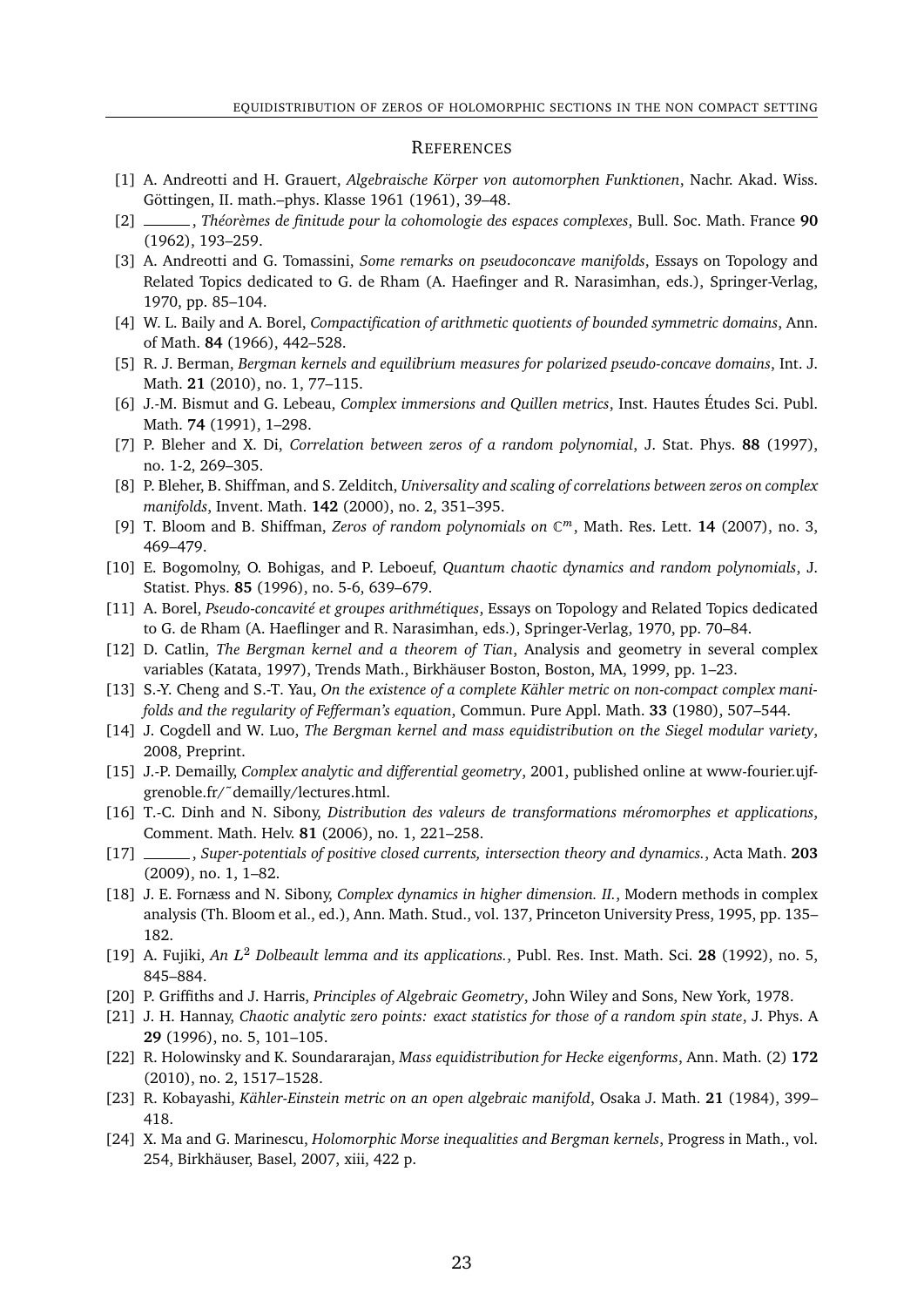- [25] , *Generalized Bergman kernels on symplectic manifolds*, Adv. Math. **217** (2008), no. 4, 1756– 1815.
- [26] S. Marshall, *Mass equidistribution for automorphic forms of cohomological type on GL*2, 2010, Preprint available at arXiv:1006.3305.
- [27] M. Méo, *Image inverse d'un courant positif fermé par une application analytique surjective*, C. R. Acad. Sci., Paris, Sér. I **322** (1996), no. 12, 1141–1144.
- [28] N. Mok, *Metric rigidity theorems on Hermitian locally symmetric manifolds.*, Series in Pure Mathematics, vol. 6, World Scientific, Singapore, 1989, xiv, 278 p.
- [29] N. Mok and S.-T. Yau, *Completeness of the Kähler-Einstein metric on bounded domains and the characterization of domains of holomorphy by curvature conditions*, The mathematical heritage of Henri Poincaré, Part 1, Proc. Symp. Pure Math., vol. 39, AMS, 1983, pp. 41–59.
- [30] A. Nadel, *On complex manifolds which can be compactified by adding finitely many points*, Invent. Math. **101** (1990), no. 1, 173–189.
- [31] P. D. Nelson, *Mass equidistribution of Hilbert modular eigenforms*, J. Am. Math. Soc. **24** (2011), no. 4, 1051–1103 ; erratum ibid. **25** (2012), no. 2, 615–616.
- [32] S. Nonnenmacher and A. Voros, *Chaotic eigenfunctions in phase space*, J. Statist. Phys. **92** (1998), no. 3-4, 451–518.
- [33] W.-D. Ruan, *Canonical coordinates and Bergmann metrics*, Comm. Anal. Geom. **6** (1998), no. 3, 589– 631.
- [34] Z. Rudnick, *On the asymptotic distribution of zeros of modular forms*, Int. Math. Res. Not. **2005** (2005), no. 34, 2059–2074.
- [35] Z. Rudnick and P. Sarnak, *The behaviour of eigenstates of arithmetic hyperbolic manifolds.*, Comm. Math. Phys. **161** (1994), no. 1, 195–213.
- [36] I. Satake, *On compactifications of the quotient spaces for arithmetically defined discontinuous groups*, Ann. of Math. **72** (1960), 555–580.
- [37] L. A. Shepp and R. J. Vanderbei, *The complex zeros of random polynomials.*, Trans. Am. Math. Soc. **347** (1995), no. 11, 4365–4384.
- [38] B. Shiffman and S. Zelditch, *Distribution of zeros of random and quantum chaotic sections of positive line bundles*, Comm. Math. Phys. **200** (1999), no. 3, 661–683.
- [39] , *Number variance of random zeros on complex manifolds.*, Geom. Funct. Anal. **18** (2008), no. 4, 1422–1475.
- [40] M. Sodin and B. Tsirelson, *Random complex zeroes. I: Asymptotic normality.*, Isr. J. Math. **144** (2004), 125–149.
- [41] G. Tian, *On a set of polarized Kähler metrics on algebraic manifolds*, J. Differential Geom. **32** (1990), 99–130.
- [42] G. Tian and S.T. Yau, *Existence of Kähler-Einstein metrics on complete Kähler manifolds and their applications to algebraic geometry*, Mathematical aspects of string theory, Proc. Conf. San Diego, Adv. Ser. Math. Phys. 1, 1987, pp. 574–629.
- [43] H. Triebel, *Interpolation theory, function spaces, differential operators*, 2nd rev. enl. ed. ed., Barth, Leipzig, 1995, 532 p.
- [44] V. Vâjâitu, *Some convexity properties of morphisms of complex spaces*, Math. Z. **217** (1994), no. 2, 215–245.
- [45] S. Zelditch, *Szeg˝o kernels and a theorem of Tian*, Internat. Math. Res. Notices (1998), no. 6, 317–331.